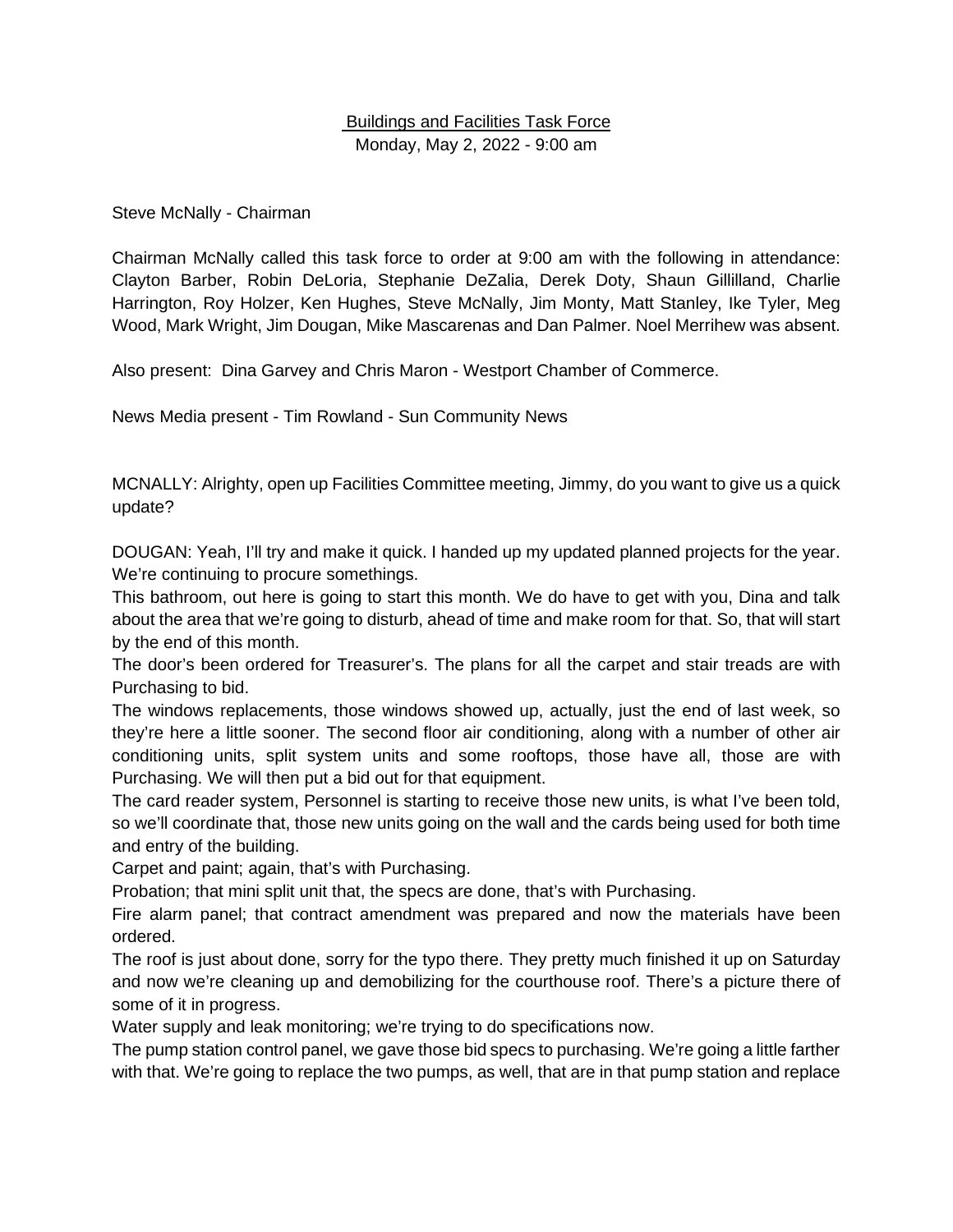the cover to the pump station, so that it has a hatch rather than a manhole, so we get those in and out, a little better.

HVAC; again, specs.

Public Health; the drawings and specs are with Purchasing, again, to order that flooring. The handicapped accessible bathroom in the basement, we'll start that one after this one here, at the main complex is done.

Specs for the rooftop unit for Public Safety are with Purchasing. We don't have the specifications done yet, but we should get them done this month for bidding for the sewage pump station control panel. Again, those HVAC units with Purchasing. Carpet with Purchasing.

Mental Health; we've procured that door. Anticipated 8 weeks for the door to come in. Waiting for some details from Terri Morse and her group on the remodel she'd like on the inside.

We plug along at the bathroom building at the Fish Hatchery, as we have time. The well, Todd is making some specs. FEMA repairs; we're waiting for FEMA, as always. The roof on the lower building we completed this month. There's a picture of it, almost done. The slip lining; those drawings and specs are with Purchasing. SPEDES with DEC is an ongoing thing.

Fairgrounds; we didn't receive any bids for painting Floral Hall. So, we got that, we're trying to find bidders, locals, that might be interested and when we're going to get that back out to bid.

TYLER: Jim, did you, I gave you the name.

DOUGAN: You did.

TYLER: They never got back to you?

DOUGAN: Not yet, but I did get the name of them.

TYLER: They're kind of a different kind of group to work with, that's for sure. I think they're really busy and they, I don't know, for whatever reason, because I asked them about another job in town, a year or so ago in Westport and never got back to me.

DOUGAN: Yeah

TYLER: Because, they did a great job at the town hall.

DOUGAN: Yup, I appreciate you sending me the name. I didn't hear back from them. I'm just trying to find some locals to reach out to.

TYLER: Alright, just making sure you got my email, I wasn't sure.

#### DOUGAN: I did, thank you.

Storm water; we did investigate that, the pipe that comes from the infield to the piece of storm water work that we had done last year. It looks like it is in pretty good condition. Once we receive bids for our slip lining project at the Fish Hatchery, I may ask them to provide us a price to do that work, as well.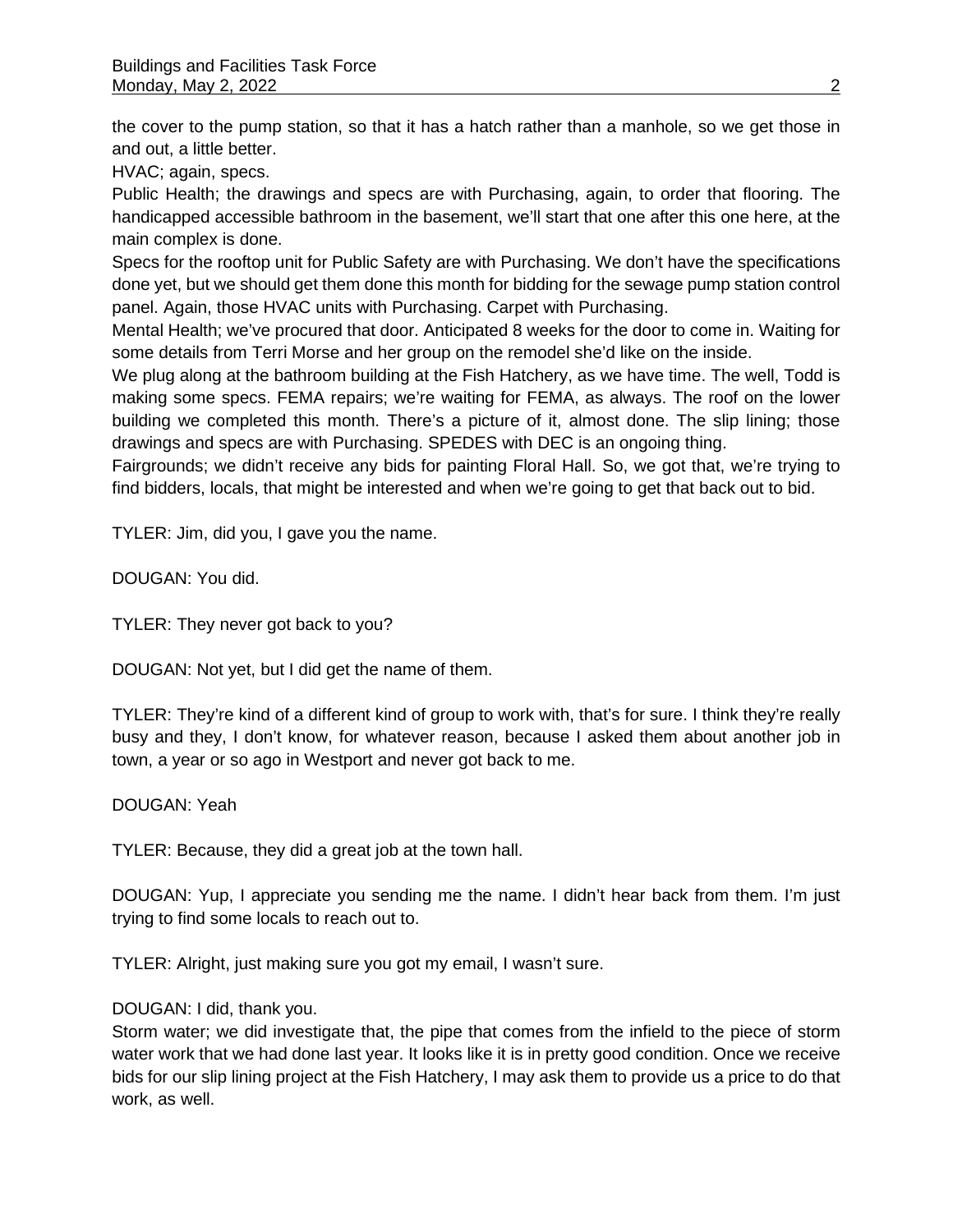Community Resources; we did install those windows. I gave you a picture of one set of those. We added a piece of concrete that needs to be replaced at the south end of that building, that's in pretty bad shape. We're going to try to do that this year.

And then the Old Jail, we've continued to do some more investigation; which is the other sheet that I've handed out and we'll come back to that in a minute.

For DPW; the canopy on the salt/sand storage shed was completed this month and we started getting prepped for the installation on gravel and paving.

Soil and Water; we're hoping to be done, expect to be done by the end of May, here, to have them opened up to have the whole basement. We've procured the other man-door for the main garage and we started prepping for that concrete slab getting in the addition at DPW. So, I tried to keep it a quick rundown, Steve.

MCNALLY: Thank you, Jim. Anybody have any questions on this? Or concerns?

DOUGAN: Yeah, you want to talk about the other item that I handed out?

GILLILLAND: The Old Jail?

#### MCNALLY: Oh yeah.

DOUGAN: So, last month we looked at all of those pictures of electrical and we were thinking we might have to run a whole new service to deal with this. In the Probation Building, there's two main lines that come into Probation, two services and in the basement of Probation there's actually two disconnects that one of them runs things over in the Old Jail and the other is in Probation and then there's some lines that come all the way over and run things in the rest of the Main Complex. So, what we would propose to do is actually just upgrade the two existing panels, keeping one of those panels in the basement of Probation and adding another one in the basement under Treasurer's, is how we propose to do that one, rather than running a new service and by getting rid of the Old Jail, getting rid of the Pod, getting rid of those electrical services, those, all those circuits, that would free up some space in just those two panels. So, I think that would work. So, that simplifies that a little bit. The coordination will be difficult, you know, in right now the Old Jail does still have heat in it and there are some light circuits, there's obviously heat and lights in the Pod. So, the question would be if you would want me to start this work and then continue to feedback to those other units that are going to come out of there or are we just going to wait and do it, just before we do demolition? And we just recently moved, we made a space for the Coroners in the front corner of the Old Jail, as well. But, I think all of our guys can do it, if I order the materials. I don't think we need a contractor to do that electrical relocation. We just have to schedule some work on the weekends, so that people, all of our other staff still have electric.

MCNALLY: Alright, do we have a new home for the Pod?

PALMER: We don't.

MCNALLY: We do not. Is that a done deal that that's not going to happen?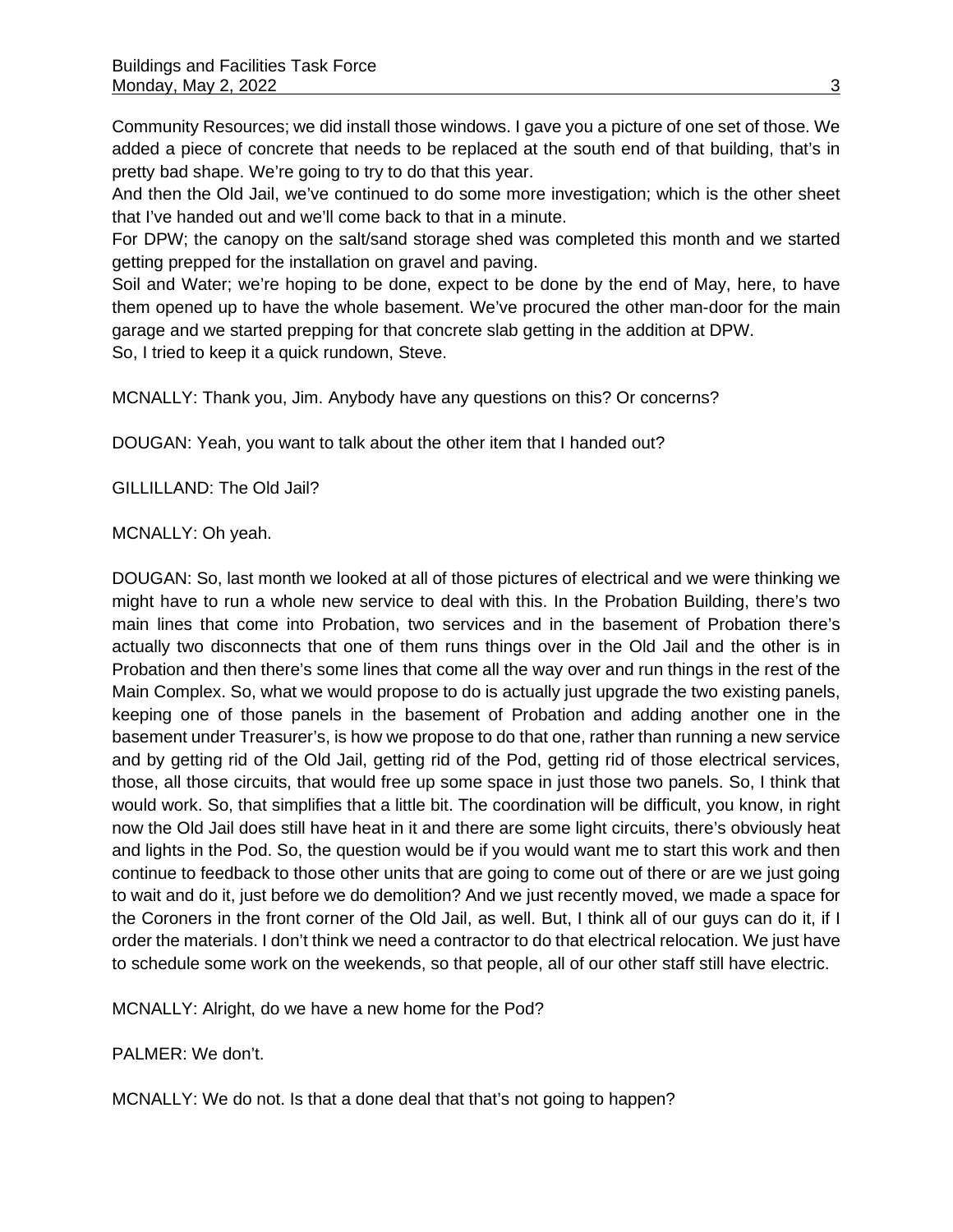PALMER: I don't know about that property.

MCNALLY: It looks like we might be having an election, like 4-5 this summer, the way the redistricting is going, so we're going to definitely need that Pod this year.

DOUGAN: The water, we're continuing to investigate. It looks like and I say it looks like, it looks like there's a value in the main complex that was put in when the addition where, you know, where we're sitting right now, that's the original and this side is an addition that was done. It looks like the service that once ran the Old Jail was disconnected and then it was run through here. It's all old galvanized line and it's pretty good sized, it's 2" and 3", I'm a little concerned about playing with that isolation valve, unless I know that I can shut it off, outside and thus far we haven't found anything indicating a shutoff on the outside. So, I'm continuing to look for that, but that's where we stand, right now, with water. And what TwinState did, last month, they pretty much showed that there's only a few data lines that run between us and the Courthouse that could easily be relocated.

DOTY: No other path for water supply, Jim?

DOUGAN: Oh, there's probably other paths. The Courthouse is connected out front, along Route 9.

#### DOTY: Yeah

DOUGAN: There's that, there's a line here in the back, you know, potentially you could dig that up and maybe put a shutoff valve on. In talking with the Town of Elizabethtown's Water Operator, who recently retired, he doesn't recall there being any actual shutoffs, back there. There is a shutoff here, at Park Street, which would shut this line off, but I don't know if that also shuts off Horace Nye or not. We're trying to figure that out.

MCNALLY: You'll know once you turn it off. That won't be much of a mystery, will it?

HOLZER: So, it's twofold, as far as, moving ahead on this? Finding a home for the Pod…

#### PALMER: Yup

HOLZER: And then moving ahead, I think you should move ahead on disconnecting the power to the old jailhouse and disconnecting any breakers and blocking it off, so when we're ready to go, we're ready to go. Otherwise, we're just, if we wait until we're just about ready to tear down the building, I think it's just going to prolong it that much longer.

DOUGAN: I agree. I'm just trying to free up the space and not run new circuits or reconnect circuits, if we aren't going to keep the Pod.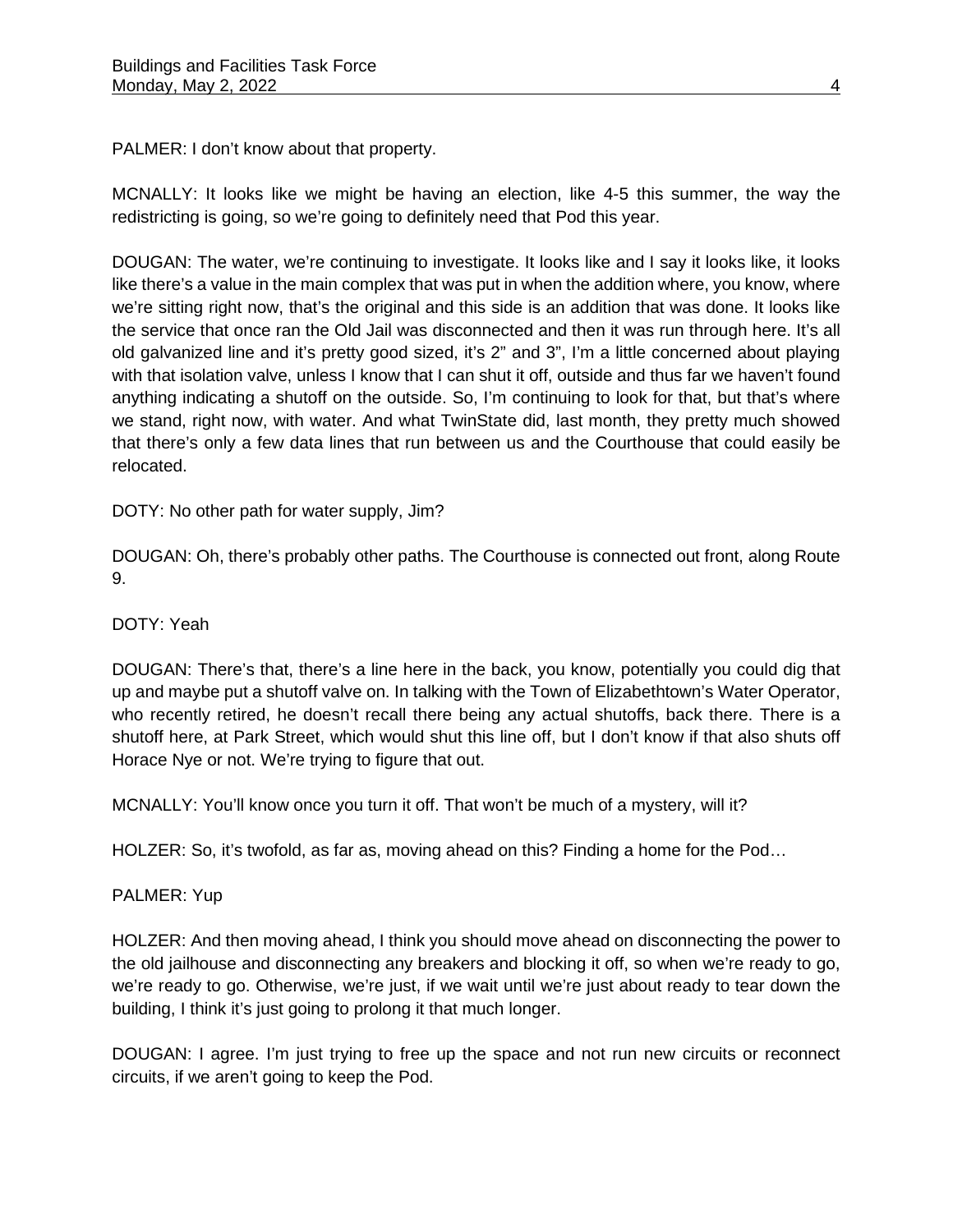HOLZER: It doesn't look, according to this it doesn't look like you're going to have that, it's more of disconnecting the old jail, right?

PALMER: Well, you've still got the power running into the pod.

DOUGAN: The power and some heat and there is still water in that building.

PALMER: You have the heat in the Pod and you have to maintain a network in the Pod.

DOUGAN: Right

HOLZER: Well, do we have a timeline that we want to try and do this in?

DOUGAN: You know, that's, this Board tells me, you guys tell me where you want to go. I mean I can order panels.

PALMER: Yeah, why don't we get a price, pricing for the panels.

DOUGAN: I can order that and have it here and we can, I think there's some relocation you can do, or upgrade of the panel, right in Probation; okay? To handle what's in Probation, get that moved over, while not touching what's over here for the old jail. The panels are these little, tiny, 16 and 20 breaker panels that were put in.

HOLZER: Fuses or breakers?

DOUGAN: No, they're breakers, they're breakers, but there are, there's a good half dozen subpanels, between those two main panels, here, there and everywhere. No, I'll get pricing done for the two panels and the breakers and some wire to be prepared to do that.

MCNALLY: Is there anybody using the old jail for anything?

PALMER: Yeah, it's storage.

DOUGAN: Storage and the Coroner's are in the corner, over here, closest to Treasurer.

MCNALLY: Alrighty, so, you'll come back with the prices on the electrical?

DOUGAN: I will, yup.

MCNALLY: And of course, you're going to continue to do research on the water?

DOUGAN: We'll keep trying to find the water, yup and see if we can find some shutoffs.

MCNALLY: And the pod, are we still going to look for a home for it?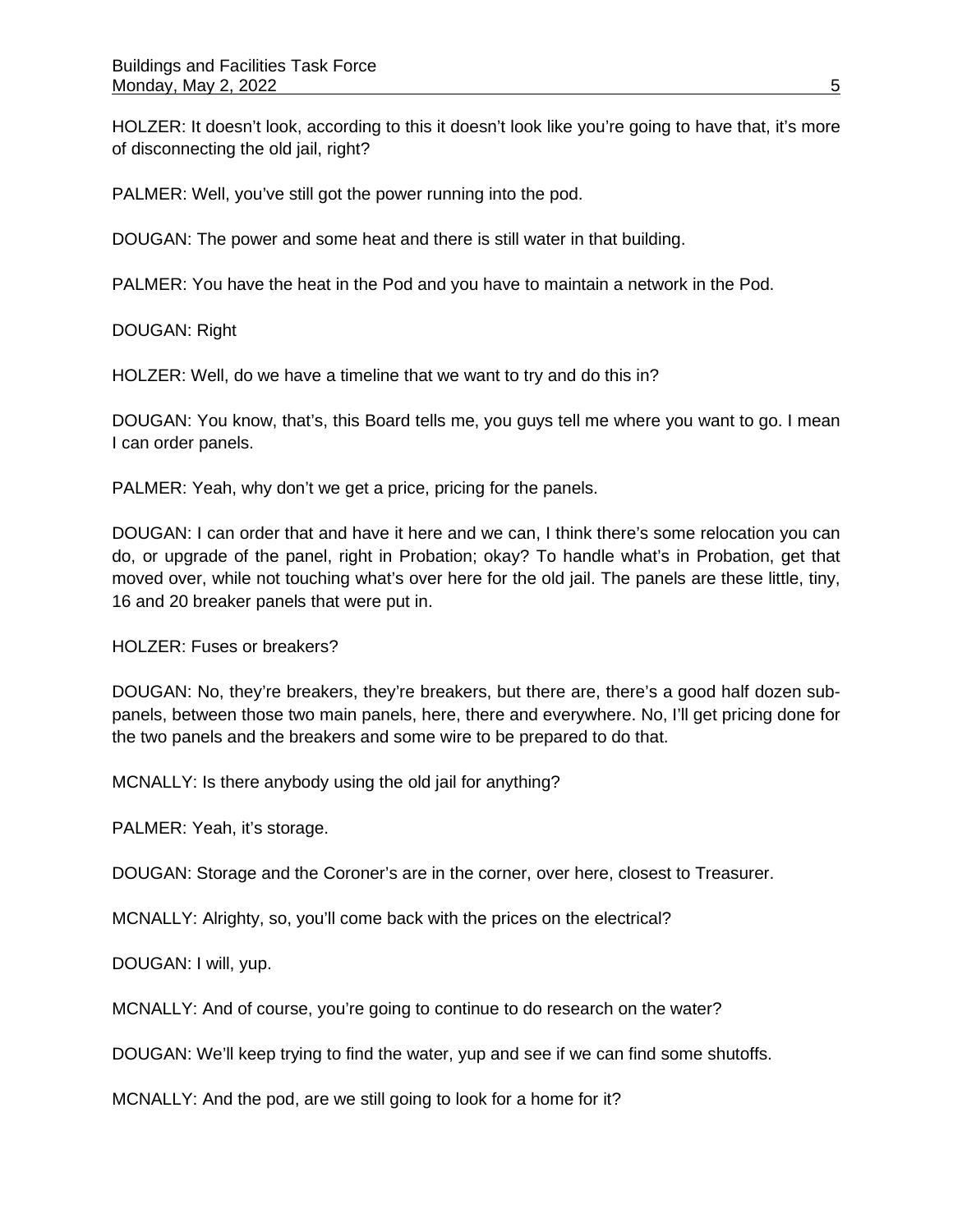PALMER: Yeah, we've got to do something with it, or either we've got to relocate them to somewhere else, or move the pod. At some point you have to move the pod, whatever the cost to move it is.

HOLZER: So, the land at the end of the parking lot is not viable?

PALMER: Well, I haven't really, they talked about doing something else with it, that was the rumor that I was hearing. Noel's not here, is he?

HOLZER: That sounds like it would be the easiest way.

PALMER: Yeah, it would be.

MCNALLY: Good, okay. Next up, might as well stop kicking the can down the road, what are we going to do with Cornell?

GILLILLAND: Do you want to brief the meeting that we had, Mike?

MCNALLY: We did meet or Mike, you probably know the players better than I do, who was there?

MASCARENAS: Bill, Nancy, code's George, Crawford and Sterns who was the architect that did the study, quite a few years ago, now and then, myself, Shaun, Dan, Jim. What they provided us was an update to what they had produced to the Board; which essentially added about \$400,000.00 to the cost that they had initially given.

TYLER: I have that report today, so it will be handed out to all the Supervisors.

MASCARENAS: Yeah, so it's about \$1.8 million, I think, was.

TYLER: Well, it depends. Again, you don't know the scope the project, so I don't know how you put a price on it, if you don't know the scope.

MASCARENAS: Well, the scope that they provided us, I think, was at \$1.8 million.

TYLER: Right, you don't know if that's the scope the County wants or not.

MASCARENAS: Well, that's really the issue and I think that's where the Board's gonna have to, at some point make a decision on the scope and what we're actually going to complete for work.

TYLER: That should have been years ago.

MASCARENAS: Yeah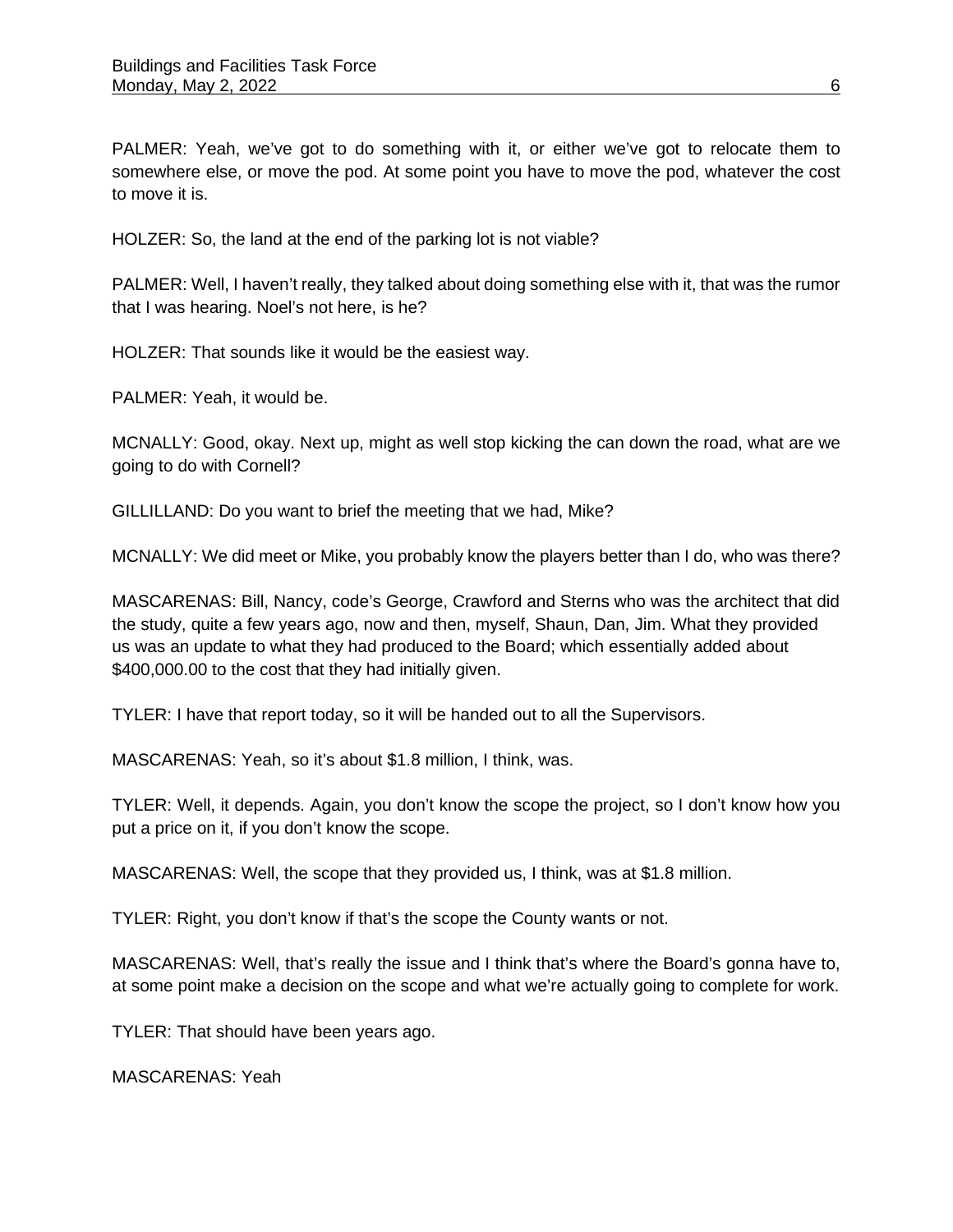GILLILLAND: A lot of things should have been done years ago.

TYLER: Well, the scope should have been the first thing, Shaun.

GILLILLAND: We specifically took a look and I asked them.

TYLER: I'm not going to sit here and argue with you.

GILLILLAND: No, I had a meeting with, why don't you listen to me for a second?

TYLER: You don't want to listen to what I say anyway, so it doesn't matter.

GILLILLAND: That's not true, Ike.

TYLER: You've wanted to tear this building down, right since the beginning. So, just bring up a motion to tear it down and we'll let it go where is goes.

GILLILLAND: Ike, Ike, did we change the resolution going to Congress?

TYLER: Oh, thank you very much, but now, you know, this is, it is very frustrating for me and I'm trying to stay calm, because you guys have been totally disrespectful to this whole committee, the whole time.

GILLILLAND: That is not true.

TYLER: It is true and I have proof.

GILLILLAND: Really? I met with them at the bank.

TYLER: Did you storm out, last meeting you were at?

GILLILLAND: I did not storm at any meeting.

PALMER: No, he did not.

TYLER: Yes, he did.

GILLILLAND: No, I did not.

PALMER: We did not.

TYLER: You're going to stick up for him, I'm sure.

GILLILLAND: That is interesting. Okay, so.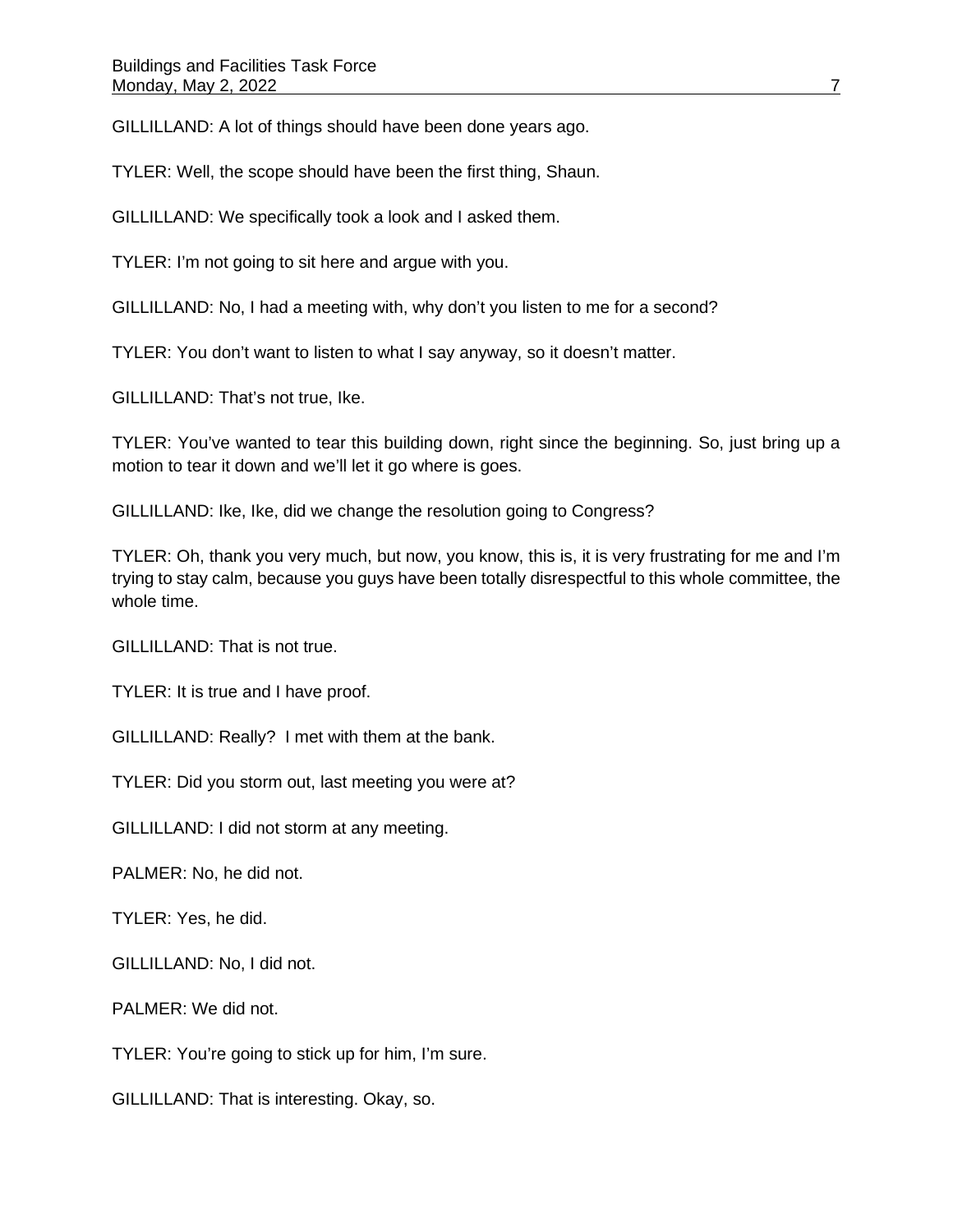MASCARENAS: No, I had a disagreement with one of the individuals at the meeting. Other that, if you're talking about the meeting up at DPW, nobody stormed out.

TYLER: Whatever.

MASCARENAS: But, essentially I don't disagree, scope does need to be defined, absolutely needs to be defined on what needs to happen. That's been really the hiccup in this whole process is that we're really not talking about apples to apples when we're talking about remediation versus a new structure. So, it's hard to give the Board a real good option when we don't know.

### TYLER: Exactly

MASCARENAS: How to do that; right? Jim Dougan's been asking for 2-3 years, now, probably go back through the meeting minutes.

DOUGAN: 6, 6, Mike.

MASCARENAS: Well, yeah, I've been working on it for 22, but.

DOUGAN: It's in the meeting minutes, I asked for the scope.

MASCARENAS: My ultimate failure has been the Cornell Building, but the, been asking, what are we going to use the facility for; right? And we keep asking those questions and trying to get what we want, I think what everybody can agree on, the folks from Westport that met with us, is that ultimately…

TYLER: It's just not Westport. The people that you met with are mostly from Westport, but this whole group is just, that's just the voice that come here. There's a group of 10-15 individuals that have been coming to meetings for all over the County.

MASCARENAS: Sure

TYLER: I mean that's a fallacy here, you say it's Westport that wants to save the building, people from all over the County.

MASCARENAS: I'm sure there are, it's neither here nor there. I think what we can all agree on is the Cornell Cooperative Extension we would like to relocate them back there, where they originally were. We would like to have that programming where it's been for years and I think we would like to create a youth opportunity at those fairgrounds, I think moving forward. We think that the youth opportunity there is where it's at, to get not only the greatest use of the fairgrounds, you know, traditionally, you'll probably agree with me on this, there used to be a lot of ballgames there. The school used to use the field as an overflow field, right? We had soccer camps there, we had Little League games there and sometimes have some softball tournaments there. That could take a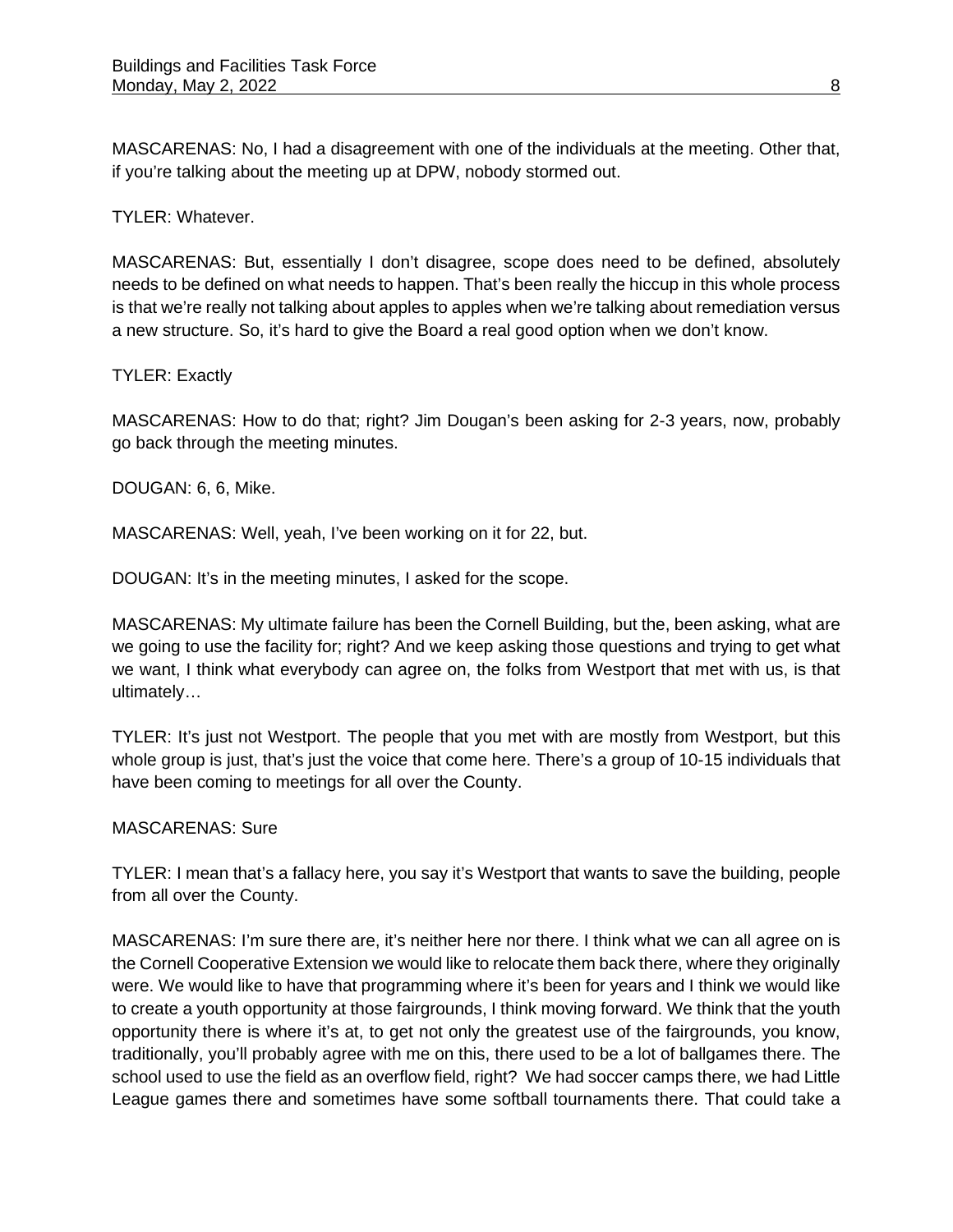little bit of, not a lot of cost for the County in terms of getting those fields ready to play and it's certainly a need, when I look around as the Youth Bureau, countywide in terms of field space, it doesn't exist, a lot of communities don't have that and for a little bit of money, I think that makes a lot of sense to utilize that structure to be able to support whatever we do at the fairgrounds, moving forward.

GILLILLAND: The issue at the meeting was, was trying to get an apples to apples, so to whether we're going to renovate or build a new one and you have to build that upon requirements. What are the requirements that we have? And I think I've discussed it with this Committee and members of this Board, what are the requirements? I asked the other, the Preservation Committee also, talk to the possible tenants that would be there and the possible tenants. The possible tenants, at this time are Cornell Cooperative Extension, the Fair, probably our own Fairgrounds Coordinator and possibly Soil and Water, if we decide to send it back, although we invested in a lot of money in keeping them at DPW. So, what are the requirements there? So, kind of hashing it out, and what I presented there, the fact that this particular building, this particular site is the only heated building out there for public use and so, if we're going to have, if we're going to make those fairgrounds push forward, so it's a 365 use facility, then we should have programming spaces and things in that building that will allow for that, for events and festivals and all those other things, during the winter months, that was one. Two; that it continues to be a youth and teaching building that CCE would be there. So, the other things we asked for in the requirements is comparing, was a commercial kitchen. The kitchen that's in there now, is not a commercial kitchen, it is called a demonstration kitchen, so therefore it could not be used for, prepare meals for like the Adirondack Harvest Festival, you know prepare meals there and then go out and serve, because it's just a demonstration kitchen. So, if it's a commercial kitchen, then, you know, that much more. Then the other one was a greenhouse, a teaching greenhouse there for the use of the Master Gardner's and also for Cornell Cooperative Extension and the Regional Representative for Cornell in the fruits and horticultural, crops and to have a facility for teaching and programming, you know for 365. So, those were the things that I was, personally, was pushing forward and I think, and Cornell was the ones that had brought these wants up, as well as, office space on the second floor. So, those are the things that after I met with the bank, with the members of the Preservation Committee, about please go find out what those requirements are and we can build to our requirements; okay? Or we can plan to our requirements on that. So, when we met at the DPW there, that was supposedly what they were going to bring forward and they didn't. So, you know if anybody has a disagreement that that's the way we should look at this is, because I personally look at it as a fact, that you know, yes, preservation is nice, but we need the requirements for our citizens and the vision of what we have as the County moving forward should take precedence over just simply, we're going to preserve it at all costs, because do we have a use for it, as it is, preserved at all costs. So, I think that's the fair way to look at apples to apples. So, I throw that out there for discussion.

MCNALLY: Well, I've been doing this for 8 years, too, and we go in big circles, but this is my first thing, we need to get Cornell back there. Water and Soil should be down there and we should have the Fairgrounds have an office there, if they're going to run programs during the year down there and it has to be a 4 season building. But, the takeaway that I got, that was a little disturbing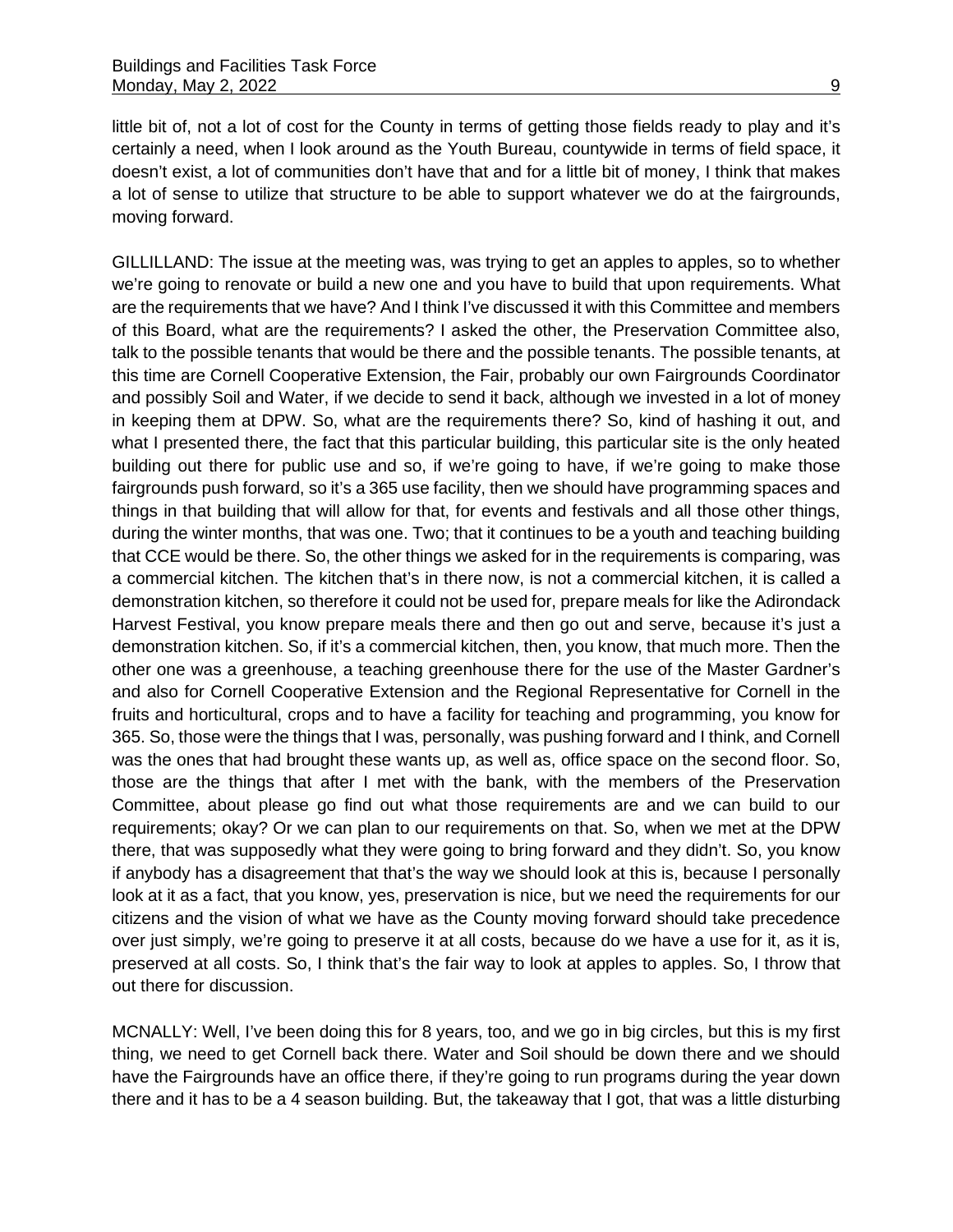is, at the meeting, is the architect said, well, I said, we got to do this according to code and he said, well, some of these codes we don't have to follow and that is a fallacy, if the County's going to be involved in this process, we have to follow the codes. If the hallway's got to be 48' upstairs and they're currently 36", they're got to be converted to 48". If the building needs a sprinkler; which it will, we have to follow those guidelines. There's no, we cannot skirt codes or I will not skirt a code. Skirting codes might save us a couple hundred thousand dollars here or there, but when someone dies in that building or something like that, we'll all pay for it. So, that has to be in the forefront.

TYLER: Are you done?

MCNALLY: Yeah

TYLER: You've been saying that since the beginning and a sprinkler system does not need to go in that building. I have a code's officer in the Town of Westport that has been doing this for, going on 30 years. We didn't have to put it in our building when we did it, a 100-year old building. You want to put it in? Sure, put it in, that's an added thing, but you don't need to for codes.

WOOD: I thought it depended on the percentage of what was happening to the building as a whole?

TYLER: No, it has nothing to do with that.

GILLILLAND: I am going to have to disagree with that. The research that we've done shows that if it's over 50%, based on square footage than it has to be.

TYLER: No

GILLILLAND: Okay, well, that's what came from the State.

TYLER: That's wrong.

GILLILLAND: Well, I'm sorry, but that's what came from the State.

MCNALLY: Well, I know that I just…

TYLER: Who said that?

MCNALLY: I built a pavilion and had to put a…

GILLILLAND: It's in the State code.

TYLER: I know my code's officer knows a lot more about codes than anybody sitting in this room, by far and he's not just saying that. You know, this has been an issue since I've been trying to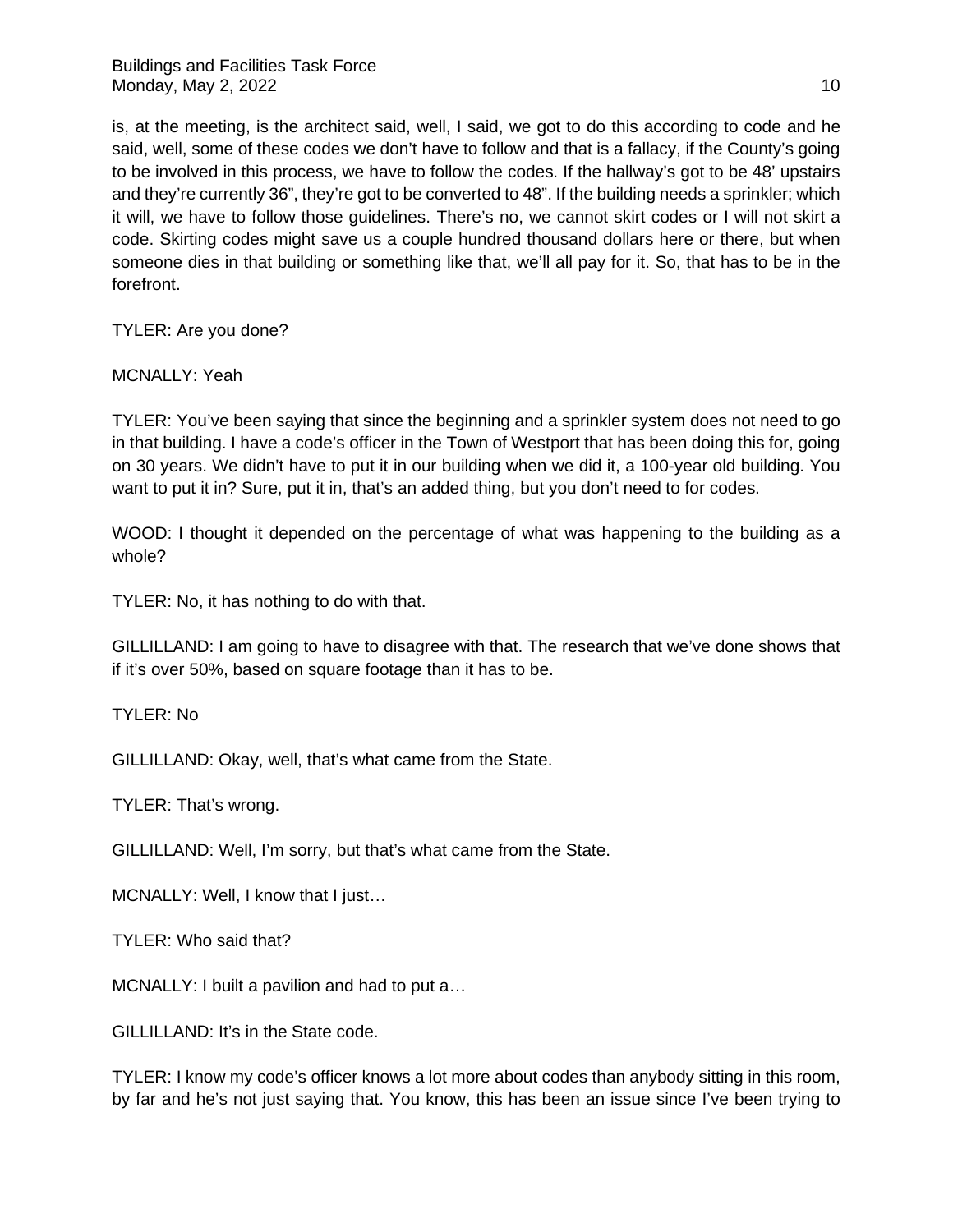fight for that building. Ike wants to save it, because it's in his town and that's the furthest from the truth and nobody wants to listen to that. The true is, I'm sitting in a building, every day, when I go to work, that's a 100 years old, that was in worst shape. That's the truth and I look around and see what can happen out at that building. That's why I want to save that building and you hear from these different people on this Committee, the negative remarks towards, I got to, listen, bring it up to the town, the whole Board, and I have a right to speak at that motion, that resolution and we'll just go through that and if you want to tear the building down, which you've wanted to do since the beginning, I know, I hear it, we'll just go ahead and tear the building down and move on. That's fine. I mean, as far as trying to compare this, saving that building to a new one, there has been, for Steve to even mention those codes, he has not listened one bit to what's been going on in our conversations.

DELORIA: I'm not on Committee, but my experience in dealing with architects, they're going to stamp the drawing and that stamp is going equal the New York State Building Codes.

#### TYLER: Right

DELORIA: So, whatever he puts down there, you know, he's going to determine, you've got to determine your use and how the building's going to be used and you've got to come up with plan that they're talking about that does not exist, right now. I'm not hearing, Ike, at this meeting, and I'm not on Committee, I'll voice out, because you know me, I speak my piece, I'm not hearing teardown the building. I'm hearing, let's figure out what the hell we're going to do with it to see if it can be paid a 365 and what's the cost of that going to be and what type of phasing in are you going to do to get it that way.

TYLER: I agree, Robin.

DELORIA: You may only be able to use it for certain aspect at this point in time, but the architect, when he stamps that drawing, that's code.

TYLER: That building was originally built, people don't know, for a year around building.

DELORIA: But, if the use changes and it exceeds a certain criteria then that architect is going to say, oh, by the way, I thought we didn't need it, but we do now, because of use.

TYLER: Then we're getting back to the scope.

DELORIA: The scope, exactly.

TYLER: And we've been fighting about that for years. Nobody wants to come with a scope for the building, because, for whatever reason.

DELORIA: I think Mike, said that it's…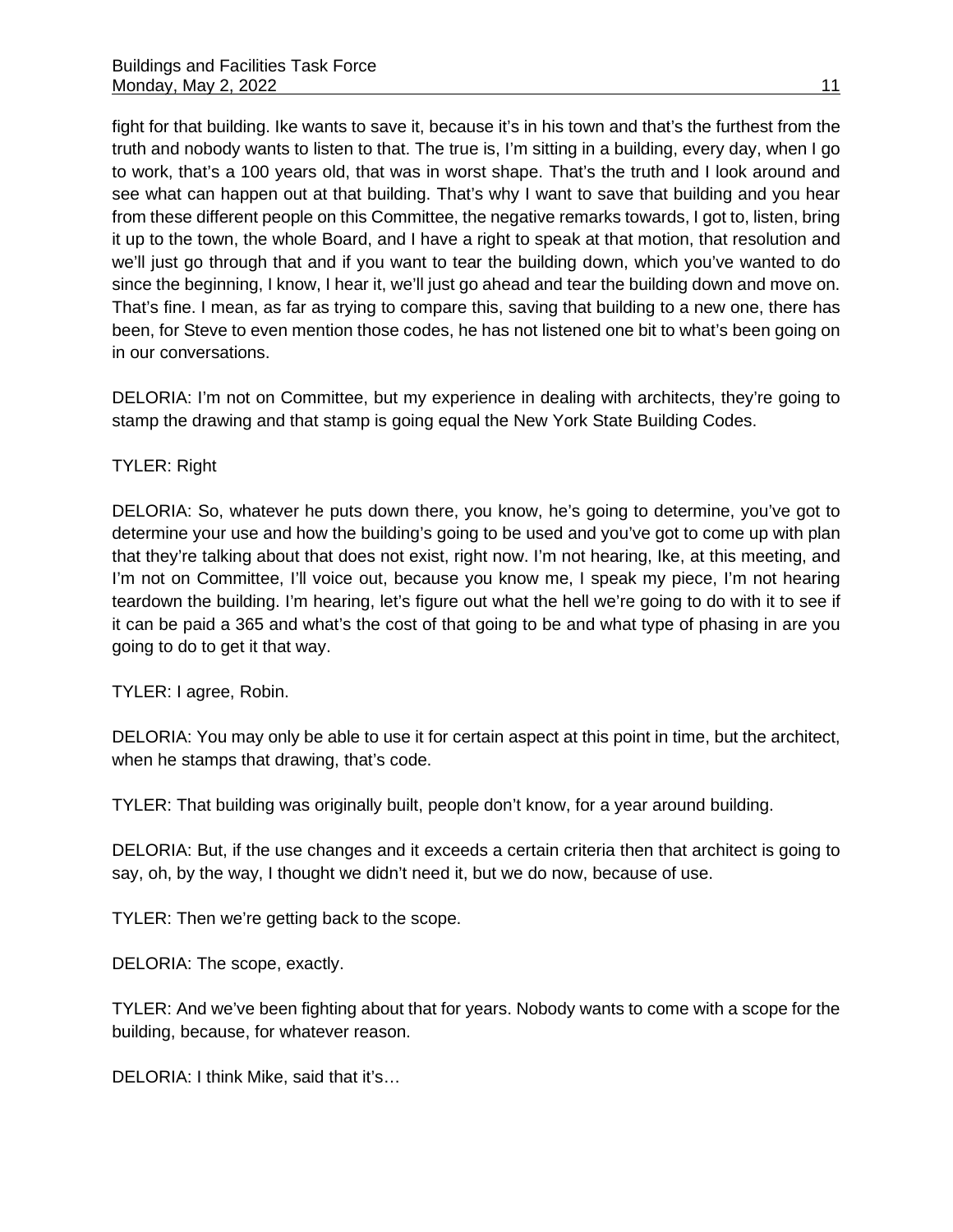GILLILLAND: Ike, that's not true.

TYLER: It is true, Shaun.

GILLILLAND: I asked them to come look at the requirements and they didn't come with anything.

TYLER: What are you talking about?

GILLILLAND: On this architect who came with this plan.

TYLER: The same architect that you guys voted that was right in 2009, is now you're saying is wrong.

GILLILLAND: The guy who said he would not be involved in this project? Is that the guy?

PALMER: Yeah, that's the guy.

TYLER: Crawford and Sterns.

GILLILLAND: He said, no, I will not be involved in this project.

TYLER: Listen, the report is on all your desks out there and I think for this Committee to push something ahead of you guys looking at the report and having questions about the report, you're really ahead of the game here. I think you should digest that first. Like I said, I am sick of all the animosity and the negativity and all that, that is around this building and the drama. If you want to, if this Committee wants to put on the floor to tear it down, do it, just do it, because you've wanted to do it for years, so just do it.

GILLILLAND: Ike…

TYLER: The conversation I heard with one person on the Committee was that he wanted to tear it down 20 years, so do it now, whatever.

GILLILLAND: Ike, I am, I don't want to make this personal with you, but I got \$550,000.00 to renovate that building, me.

TYLER: You told me on the phone, on Saturday or on Friday, Shaun, late in the afternoon, you called me…

GILLILLAND: Do you want the building?

TYLER: Let me, can I talk? You said, do you want the building? I said, we can't take the building over without any money. You said, well, you can take a bond out and figure out how you're going to pay for it. That makes a lot of sense, for the Town to take out a bond, when you already have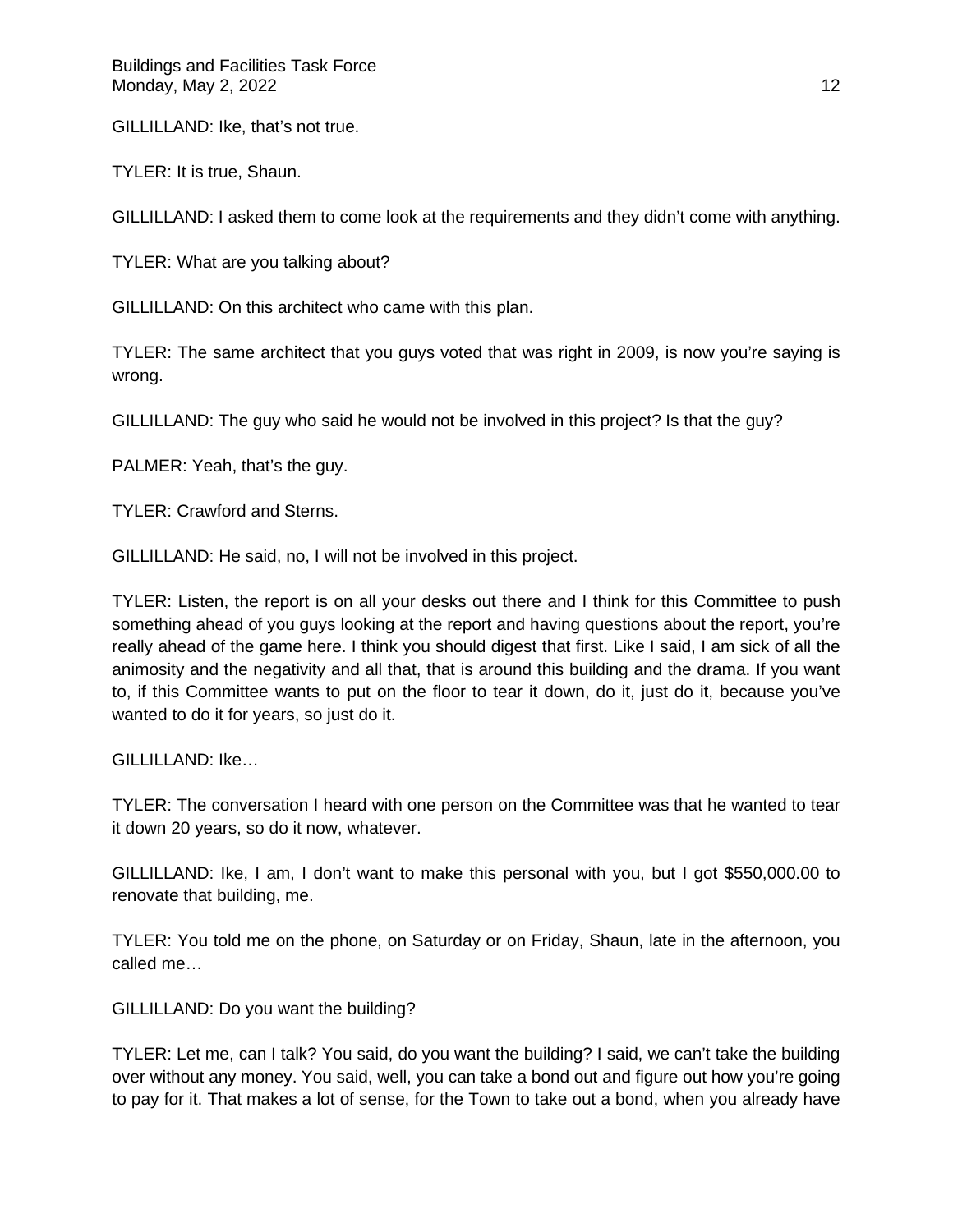\$1.5 million that could be used for that project. That just tells me right there that you've been wanting to give us, give the Town of Westport this building without any help for years now.

GILLILLAND: You misunderstand.

TYLER: Oh, I'm sure.

GILLILLAND: You didn't listen to me on the phone. Mike, what does he have to do to be able to get this money? He's got to bond for it first?

MASCARENAS: Well, yeah, if anybody wanted to use the building, you would recommend that they would bond, while they wait reimbursement.

TYLER: I understand that…

MASCARENAS: Because you don't know how long that reimbursement cycle's going to take.

TYLER: The County already has the \$1.5 and for us to go out and get it, that would be, you never know.

MASCARENAS: Yeah, but we don't know when we're going to get the \$1.5 either.

TYLER: At least you're in line for it now, we're not even in line, if the Town had to go for it.

HOLZER: So, I was one of the ones advocating giving it to you, not just the way it is. Certainly with the County, you know making the building whole and then turning it over to you, certainly not making you borrow another million dollars. The County, because we've kicked this can down the road, so much, almost has an obligation to do something there. But, I've said all along, I've been consistent with this, that I think the building would be better served being owned by the Town of Westport. I haven't changed one bit on that, but I also think we have an obligation to work together with you, if we're going to save the building, figure out what we're looking at in budget, once it's done, you guys take it over, you deal with the tenants and whether it's Cornell, Soil and Water, us as Fairgrounds.

TYLER: Well, I think originally, the tenants would have to be, if it's Cornell, because you would have to make it to their specs of what they want in the building.

HOLZER: Right, but then you're going to need, so you're not only going to need the rehab money, you're going to need operation funds to keep the building maintained and that's where something would come in with some kind of recurrent grant from the different organizations. I don't know, it's just a thought.

MASCARENAS: Yeah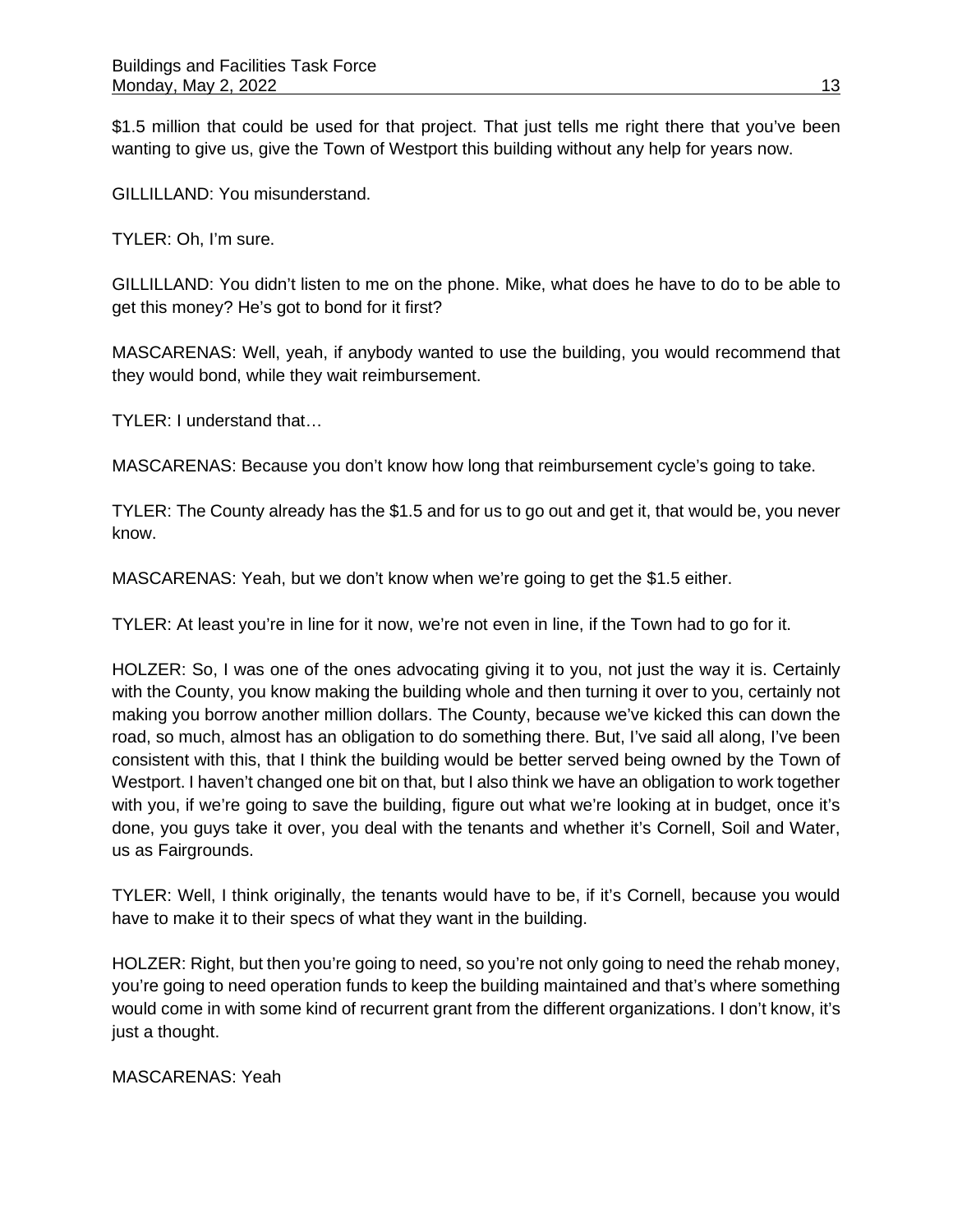TYLER: I agree, I agree.

DOTY: Steve, I hate to turn the time clock back, but I'm one of the four that's trying to play catchup in all this conversation. I'm going to assume that at some point, the County did a structural analysis or had someone do a report on that building, so at least I could read what the foundation's like, how many modes of heating are in it, what's been projected, because when you're looking at an old building and building a new one, we've got increased costs that we all recognize in the new building market. Sometimes when you renovate, you spend a lot of time, anyway, I would like to have some basis for forming my own opinion here.

TYLER: Maybe you'll get some of those questions answered in the report that's on your desk, out there, now.

DOTY: Oh, is it? Good deal.

PALMER: So, let me just bring, I was at the meeting and again, for me, I don't care what you use the building for, I don't care whether you do anything with the building. For me, my responsibility is to recommend to this Board how they're spending their money and whether they're spending it in the best manner that they can. The price they gave us, based upon that meeting was around \$1.7, \$1.8 million. It did not include a foundation. It didn't include new….

TYLER: It doesn't need a foundation.

PALMER: Just let me finish, okay? It did not include foundation, it did not include new siding, it did not include any kind of an elevator to get to the second floor.

TYLER: It doesn't need an elevator.

PALMER: It didn't even look at the roof. It does not include any new windows. It does not include any new doors. So, your price, the price that they gave us of \$1.7 million is, when you go to rehab it, it's going to explode. I've seen this happen before.

TYLER: You know where it won't explode, Dan? Is if you use County employees to help out with the issue.

PALMER: It's not going to change what it's going to cost to do it.

TYLER: It's going to change about \$700,000.00 - \$800,000.00.

PALMER: You've got 80 windows and doors.

TYLER: If you use in-kind services, I can tell you that from our own project.

PALMER: Well, again, I would never recommend that you spend \$1.8…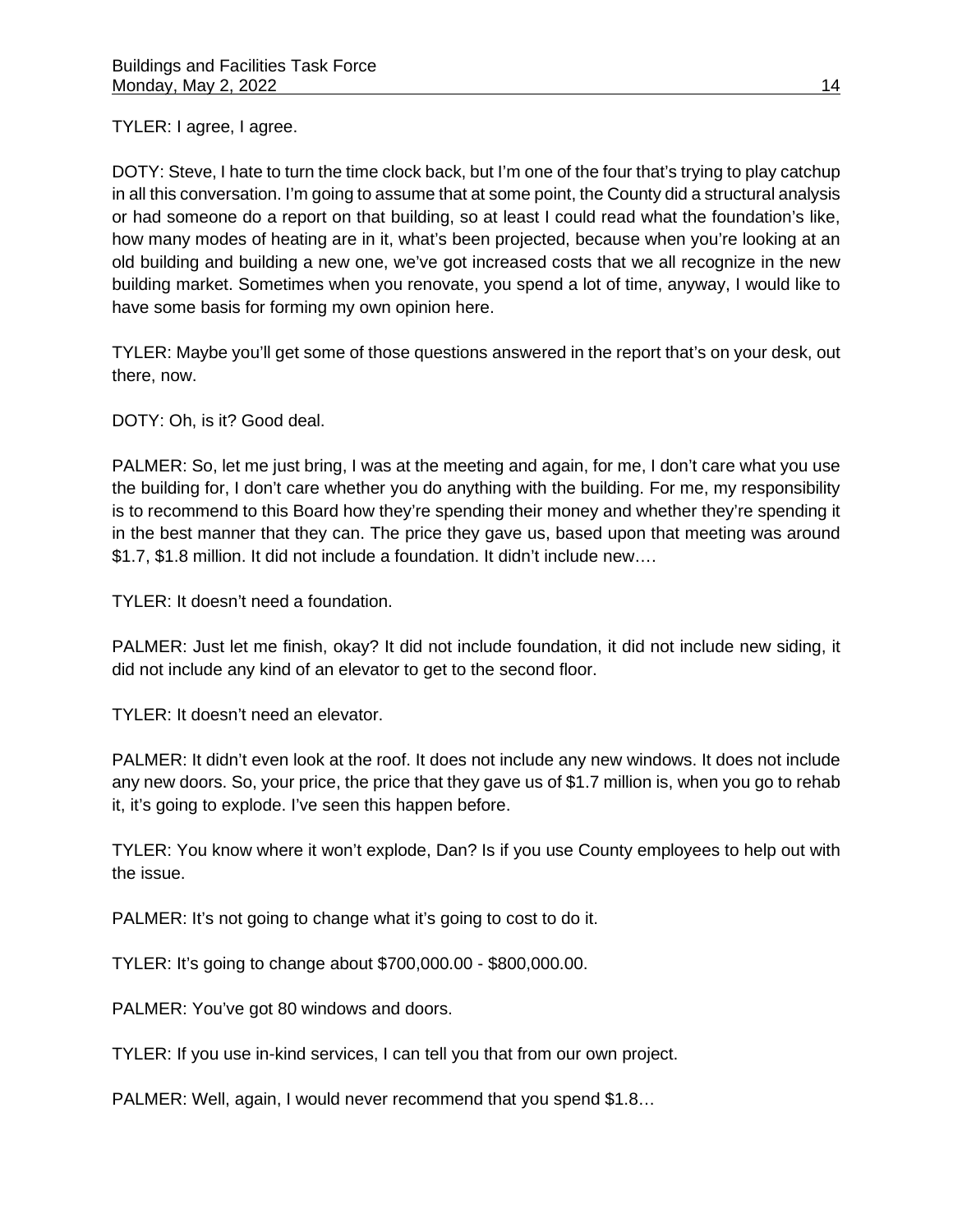GILLILLAND: Ike, could you let him finish, please.

TYLER: Yeah, sure.

PALMER: I would never recommend that you spend \$1.8 million rehabbing a building that you've going to have to come back to in five years and do something more.

TYLER: You said that before, too.

PALMER: I have.

TYLER: Let me explain this to you.

PALMER: And I absolutely mean it.

TYLER: Come down to Westport, come down to Westport, we spent \$800,000.00…

PALMER: I saw what you spent down there.

TYLER: We have no big maintenance left in that building for another 30-40 years.

PALMER: Yeah, you can paint it every 3 years.

TYLER: So, you don't know what you're talking about.

PALMER: No, yeah, I don't know what I'm talking about.

TYLER: You don't.

PALMER: I've built a 100 buildings; I know what I'm talking about.

TYLER: Are they still standing?

PALMER: Yeah, they are still standing.

GILLILLAND: Steve, my recommendation on this, is that at this point, we're still at the requirements or scoping portion of it, is this Committee, if your Committee agrees that what we described as the requirements is acceptable, then we go to the floor and we ask authorization to spend, I would say, up to \$50,000.00 to come up with a conceptual design and scoping of a new building, based on that. So, we can compare apples to apples on this particular one.

Now the one Ike is putting on everybody's desks this morning, does not go down to the level of acuity of what we described as requirements. So, if we have two different ones sitting there we can say, these are the costs, I mean we maybe in a better position.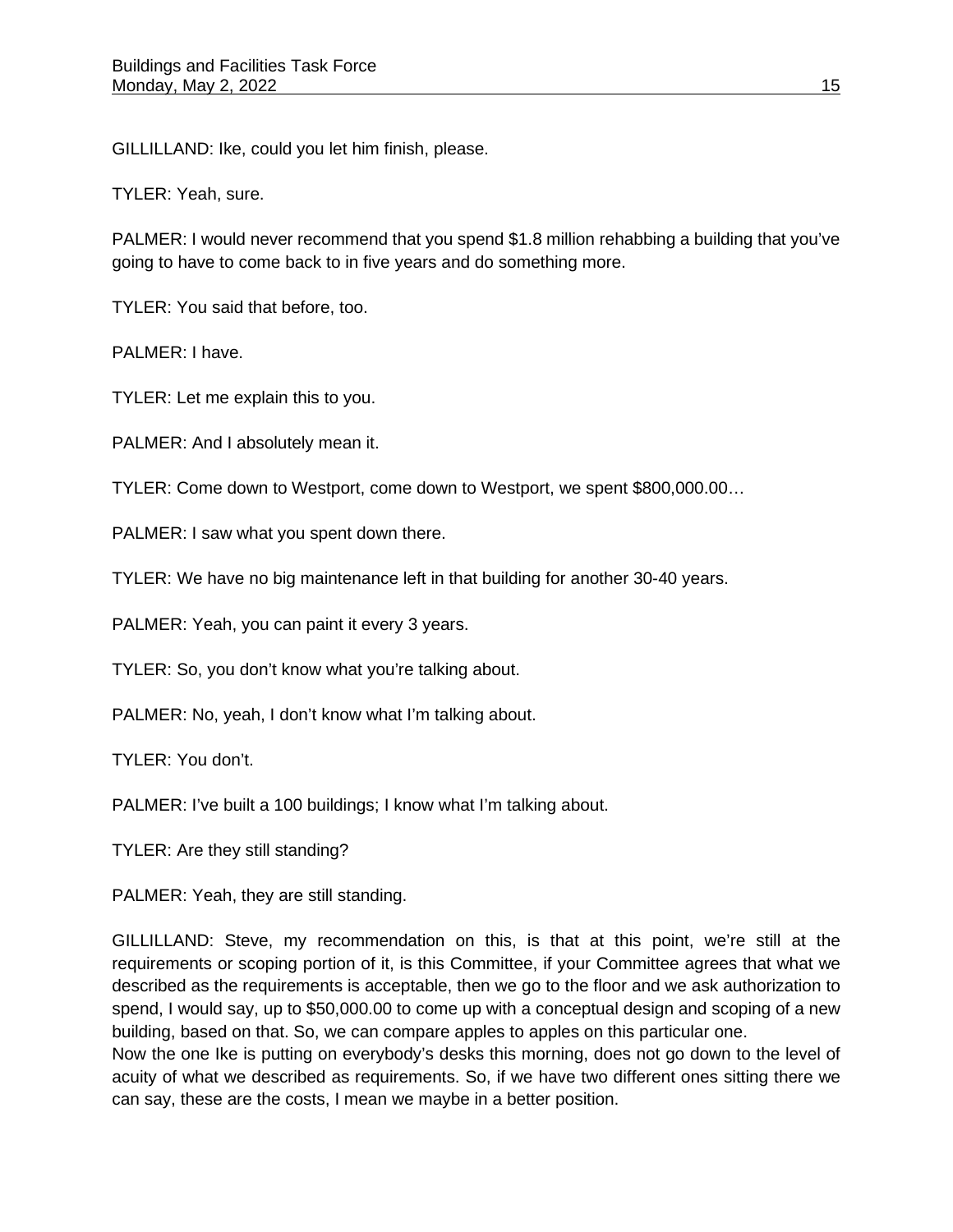MCNALLY: Okay, that's a good idea, but I mean I think everyone in this Committee or the majority of the people in this Committee would agree that it has to be a four season building. Do we get that? Can we agree on that?

TYLER: I agree.

MCNALLY: Okay, is everyone in agreement that Cornell should be placed back in that building?

HOLZER: Yes

MCNALLY: Okay, Soil and Water should be placed back in that building?

TYLER: Yes

MCNALLY: And we need a facility for the Director of the Fairground Operations?

GILLILLAND: And may I add an office for the Fair, whoever runs the Ag Society, whoever runs the Fair?

MCNALLY: And also, are we in agreement that we should have a commercial kitchen? To have any program for Cornell, we need a commercial kitchen.

MASCARENAS: Well, it's not just Cornell; right? So, if you're going to use the fairgrounds, long term, you got to be able to be self-sufficient. You got to be able to produce food for people that are at events.

MCNALLY: And whatever codes are, and I am not a code expert. Ike said he's got somebody, but whatever has to be done at this building, has to meet the required codes.

TYLER: No doubt, like Robin says, it wouldn't be stamped if it wasn't.

MCNALLY: So, we can basically go and go to Soil and Water and ask them how much space they need.

MASCARENAS: Yeah, I think.

MCNALLY: We can go to Cornell and ask how much they need for their offices.

DOUGAN: You wanted some kind of meeting space, too? I am just writing it. I want to make sure I scope this correct.

MCNALLY: If you're going to have programming, you need a space.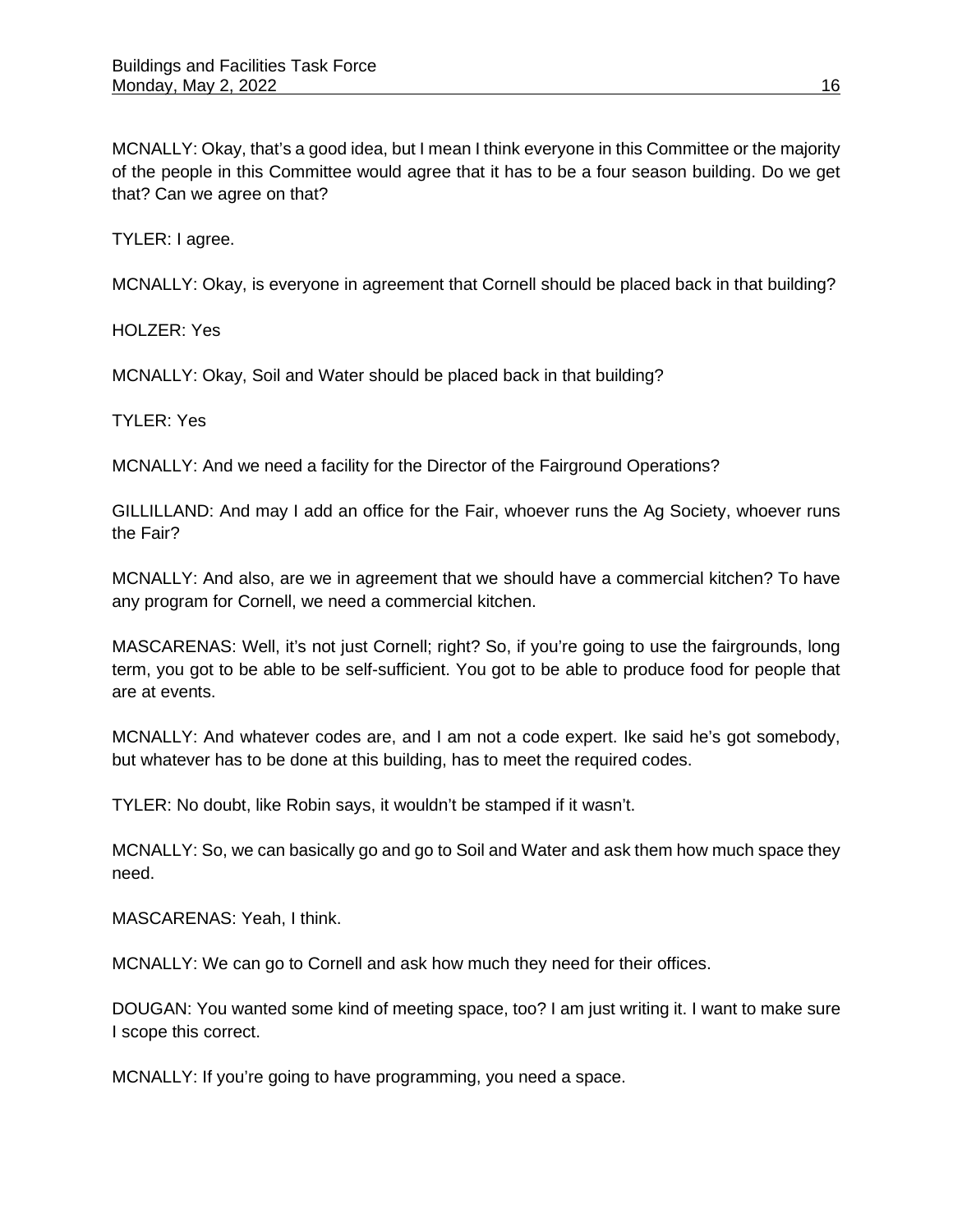GILLILLAND: A couple of spaces.

MCNALLY: A couple of spaces, you need a large area to do programming.

DOTY: Jim, was there an issue about water in the building? I am going back a couple of months in our meetings, no?

DOUGAN: No, they're off of Sisco Street supply. They aren't tied directly to the fairgrounds. You're remembering the discussion on the fairgrounds.

DOTY: Okay

MASCARENAS: One thing, just so everybody keeps in mind, go ahead, you have somebody else with a question.

MARON: Yeah, my name is Chris Maron and I'm here representing the Westport Chamber of Commerce and I've got a letter that I'd can read and I can read it here or at the other meeting about the Cornell Building and I want to see what would be the best place to do that?

MCNALLY: Got time?

MASCARENAS: Yeah

MCNALLY: Okay

MARON: Honorable Board of Supervisors, the Westport Chamber of Commerce, its mission is to advocate for business growth and cultural prosperity, urges you to restore the Cornell Extension Building at the County Fairgrounds, instead of demolishing a structure listed in the National Register of Historic Places. Here are some of the reasons to restore this County treasure.

You'll be honoring the history of Essex County. Tearing it down and replacing will destroy part of Essex County's cultural and historic legacy and convey the message that our history, culture and architectural significant structures are not important.

Two; New York State grant applications for economic development and other purposes through New York State's Grant Gateway includes questions about the proximity of historic structures to proposed projects. If there are historic structures nearby, this provides points for the application and increases the likelihood of it being approved. Therefore, restoring the building will help Essex County, its towns and local grant seekers in getting State grants. Replacing it will limit those opportunities and lead to less money being awarded through grants to local government agencies and non-profit organizations. Thus, while there is the position that replacing it will cost less than restoring it, over the long run, tearing it down will be even more costly, because of the grants not awarded for projects in Essex County, because it lacks this historic structure.

Three; the restoration like that which happened with the Westport Town Hall will more likely use local contractors and their employees instead of construction firms from outside the area that specialize in constructing government buildings. The teardown and replace action means that the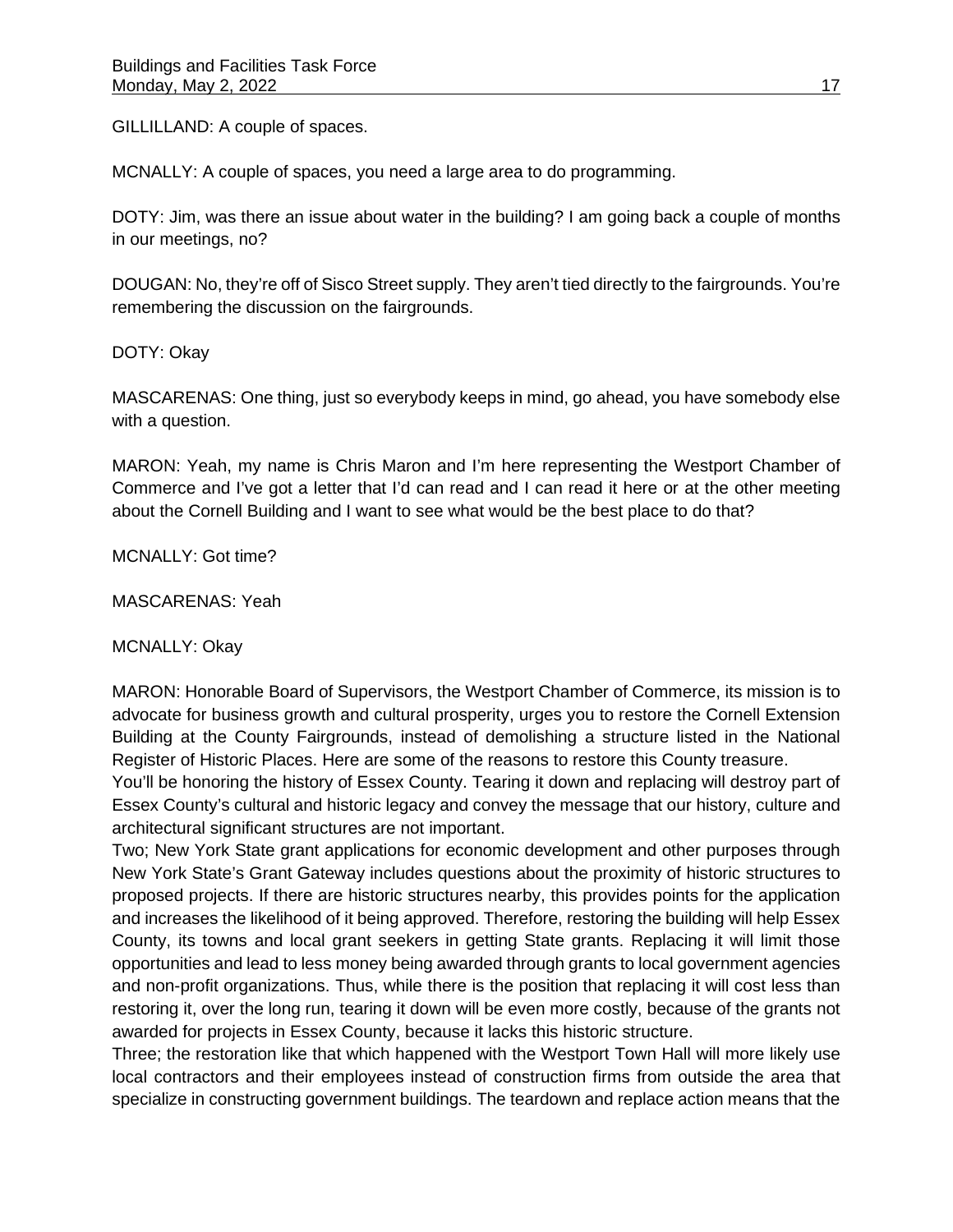County funds will go outside our region instead of to people in our local communities. Local construction firms will likely hire younger people who will learn skills that enable them to stay and raise families here.

Next; restoration can involve local volunteers which occurred during renovation of Westport's Town Hall and both the Grange Hall and Whitman's Garage in Whallonsburg. The restoration of the Cornell Extension Building can bring the community together, as people volunteer to do tasks like painting, cleaning, and more. Envision a crew of local people washing, scraping, priming and then painting the final finish coat, when they finish, imagine the celebration.

Next; despite the figures used to demolish and replace, and with all due respect, the apparently exaggerated costs of restoration, renovating the Cornell Extension Building is likely to cost less than it would be to destroy and replace it, plus as noted above, a restored Cornell Building will help with area get State grants, because the process gives points for historic structures and historic structures that contain these types of buildings.

If the building is replaced, hundreds of parents, who as children, attended 4-H activities there, no longer will be able to point out to their children and grandchildren the building where they learned so many important life lessons. People come to a community for its history and culture, having the opportunity to see and enjoy a restored a Cornell Extension building will honor those people and add to their enjoyment of this area. They will likely return and support our businesses and communities.

Next; the restoration helps the County's economy, because people see that local officials and the general public have valued this historic building and preserved it, so everyone can experience it's architectural and cultural features. The Cornell Extension building was the central location for Federal, State and Local Agencies working on agricultural matters. When the County Board curtailed use of this building, these agencies moved to separate locations. A building restored in the spirit of preservation and collaboration will provide a welcoming, centralized space for community members, farmers and families looking for support from various agencies.

In sum, restoring the Cornell Extension will promote economic vitality throughout Essex County and of course here, in Westport.

The Westport Chamber of Commerce requests that you honor Essex County history, consider how your actions on this manner have short and long term impacts for our communities and vote to restore this historic and culturally important structure.

Thank you, the Westport Chamber of Commerce Board of Directors.

HUGHES: I'm not on the Committee, I just have a question about the scope. Are we allowed to rent out the building for events in the wintertime or, you know, because if we're going to put a commercial kitchen in there, somebody wants to hold a wedding in there or a reception in there, are we allowed to rent it out?

## PALMER: Sure

HOLZER: That's the whole idea behind our marketing.

HUGHES: Yeah, yeah, I didn't know if we had talked about outside use.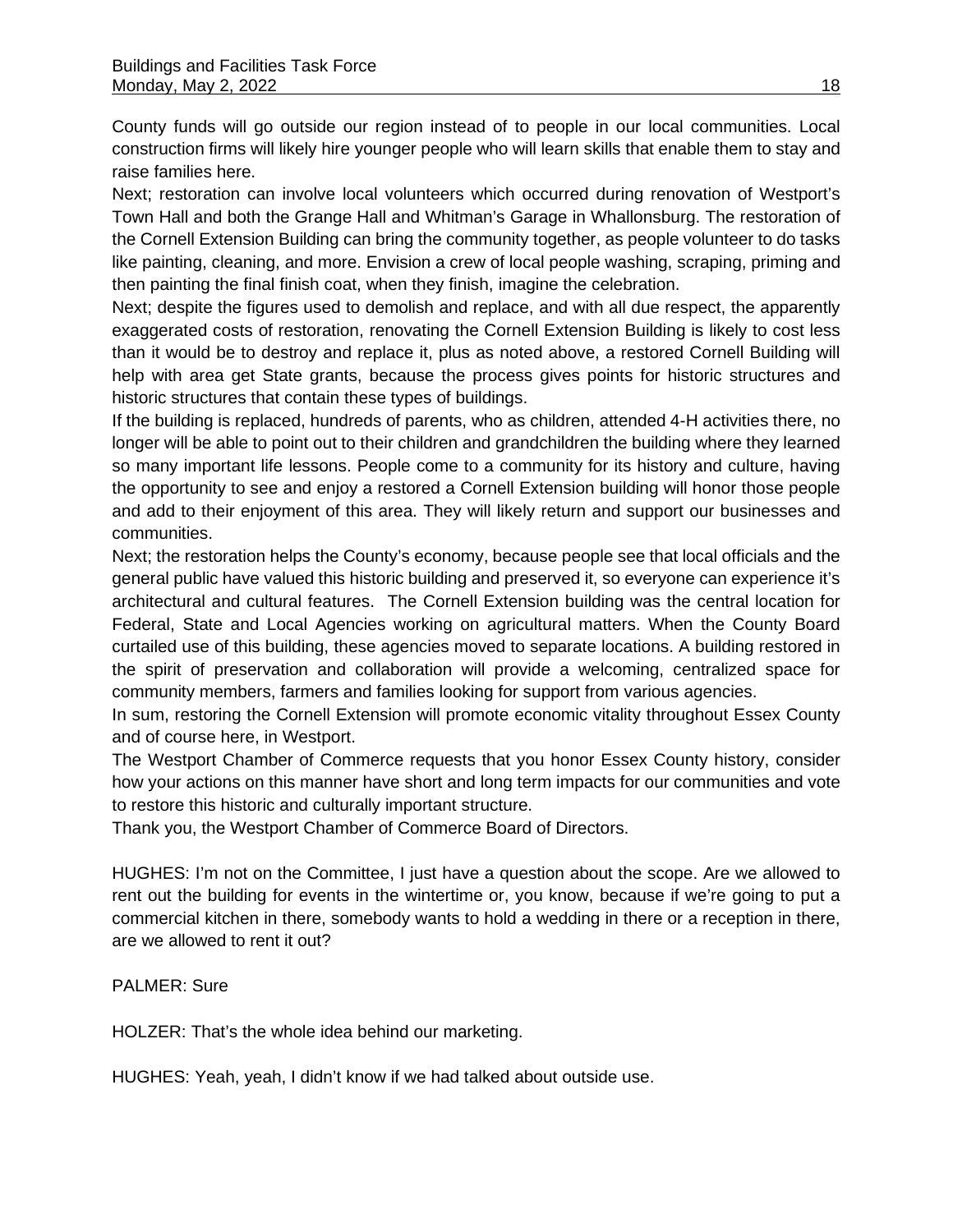MCNALLY: A commercial kitchen, say you got a person that wants to rent that kitchen for 2 hours a week to make donuts for resale, that's allowable with a commercial kitchen.

HUGHES: Sure, I didn't know if it was mentioned in the scope and if the County could collect revenue off of that.

MCNALLY: We have people that do baking.

GILLILLAND: Or a caterer that's coming in to do a wedding down at the Floral Hall can use it.

HUGHES: Right, I just wanted to put that out for part of the scope, potentially, thank you.

STANLEY: I'm not on this Committee, either and I'm new in here, as well, but, I think I mentioned before about the Essex County Fair and that building, how much it actually means to me and my growing up and your letter actually really points to a lot of those that I see and feel. That's where I did go learn how to cook. That is where I went to go do a lot of 4H projects and Horse Bowl and all those things and staying in that building overnight for horse camp. Like the things that that building can do for the County and the history that is actually in this County.

I don't know if I'm just remembering this somewhere, but, like Historic Essex County, I don't know if that was a tagline at one point in time, because of the things that are in this, in Jay, we have the Historic Covered Bridge. Clayton is trying to actually restore a historic bridge in Chesterfield. I mean we have the history of the Olympics and the things that go on in North Elba. There's a lot of history in this County and I think we got to save \$500,000.00 or a million on something to put something new, we're just trying to keep up with everything else and everybody else in the world that's not taking into consideration what's historic and I mean I've been fighting for years at Santa's Workshop. We have that, which is historic in Essex County. So, there's a lot of history in this County that numbers and cents don't necessarily always make sense, if you will, but I think we have an opportunity to set ourselves a part of the rest of the world, if we don't just replace old stuff with new.

GILLILLAND: I've got a Bachelor's Degree in History and I have a Master's in History. My Mother is a museologist, was a curator at the Smithsonian. I have a big history in historical preservation, I understand that, completely and I appreciate it, completely from a professional point of view. But, I think we need to say, from a point of view that you just can't have historical preservation for the simple effect of historical preservation. We have to say historical preservation is great, is wonderful, it is, and it does, there's no denying all the attributes and the advantages that came out of that letter, but if we're going to do that, we also have to provide for our citizens and you know, that they are provided with facilities and opportunities; okay? That right now don't exist and that's what the whole background with the whole thing of renovating the fairgrounds and bringing it back up and bringing back up. We tried, we got \$550,000.00 to help renovate that building, SHPO, time and time, again, Mike wrote multiple, multiple grants and we were denied again and again and again and again. So, it got to the point of saying, what's more important? Is it to provide for our people or is it just to preserve a building or not? And I say, provide for the people. So, whatever, let's take a look at what our requirements are and what's the best path for this County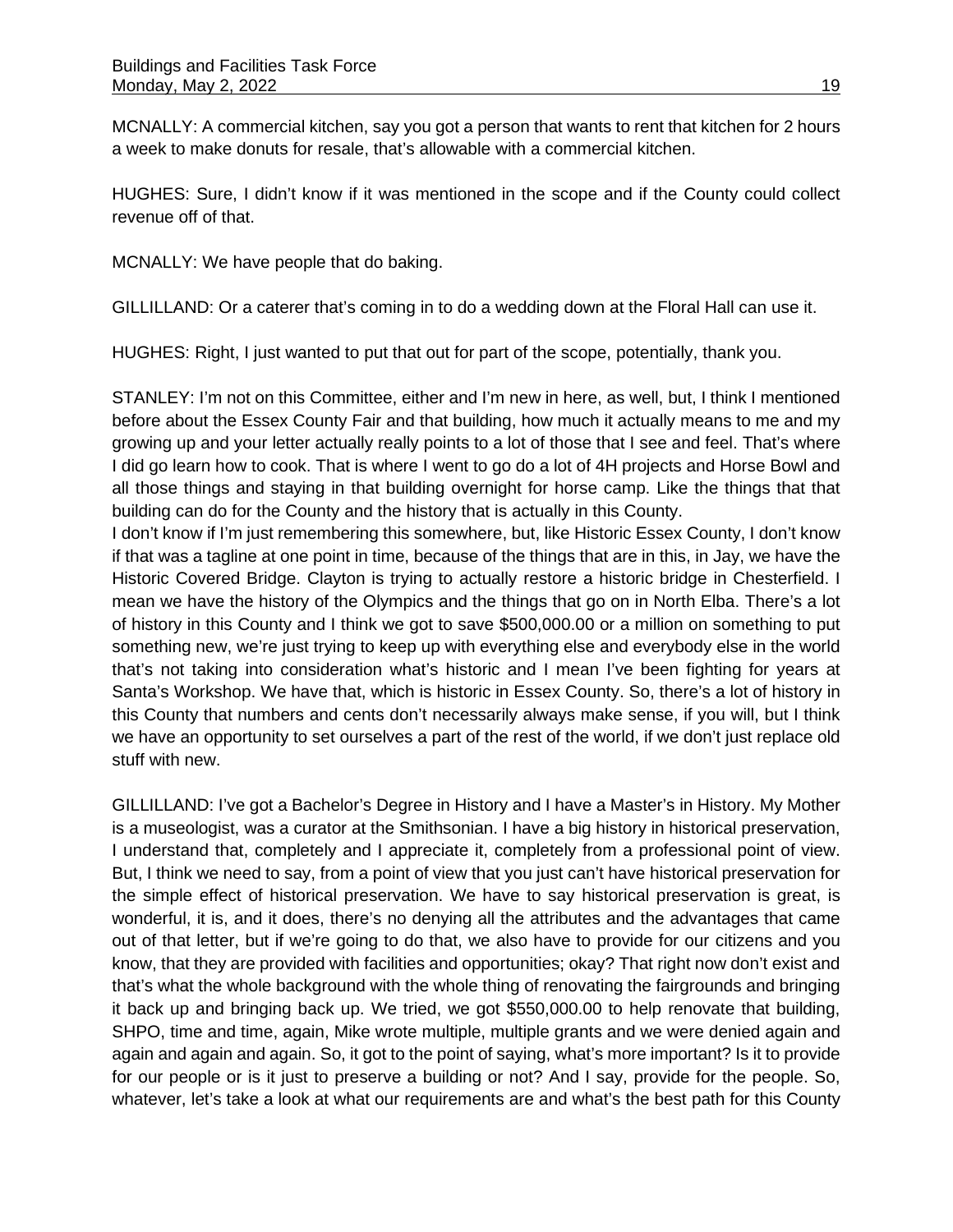to go to, to provide for what we want out of that building and out of those fairgrounds. So, I understand the intangibles, but we have to work in the tangible.

TYLER: Mr. Chairman, can I speak?

MCNALLY: Yeah, go ahead.

TYLER: I think, I believe we can do both. We can provide for the people and restore a historic building. We did with our Westport Town Hall. We can do both, if we want it. If people want to work together and put their opinions aside and work together on this project, this could be a beautiful project for the County, a beautiful project.

MASCARENAS: Yeah, I just have a couple of things. One thing is, the thing we're struggling with, too, in terms in presenting something to the Board, you know, a lot of the argument has been around code; right? We've been talking about that, do you have to? Do you not have to? Some of it is going to be, should you; right? What does the Board want? We have 18 Board Members that are going to ultimately vote on this project and what does the Board want? So, do you want the upstairs to be ADA compliant? Do you have to versus do you want to or should you? Is a whole different debate then what we're having here; okay? So, when you look at price, that's going to drive it, the scope's going to drive it. Do you want access to that second floor? That's going to drive cost, whether or not you have to or not? Do you want to try and meet energy code? That's going to be a decision this group or the Board has to make?

TYLER: I think that's very important.

MASCARENAS: Right and that's where the discrepancies really lay right now, between the new and old, is the should yas versus the shouldn't yas, the wants versus the has to; right? So, until we make those decisions, we aren't going to be able to compare apples to apples.

The other thing that I want to say is, there's another little angle here. Jim Dougan and I prepared an application that went to Stefanik and we got around a million dollars, a little shy of that, for this structure. That's in the hopper, it was really what they consider a pre-application. So, we still have to provide a full application. Somebody's going to have to do that work.

TYLER: Right

MASCARENAS: That hasn't been done, yet. The first step to do that is to procure an architect and we need to do that utilizing Rural Development's criteria. So, anybody who's worked with Rural Development knows it's probably the most cumbersome program out there. It's very stringent in terms of what is allowed, what is not allowed. You know, you've worked with DOS some, Robin and you know what that pain is, well, Rural Development is right up there with that pain; right? They have those criteria. So, Jim and I have had a lot of experience with Rural Development, probably one of the few people in the County, because we were around during the last stimulus run, years ago, Ike, when the Essex Plant got built and some of those things that happened. Jim and I managed those in our other lives. So, we have to do that. We have to procure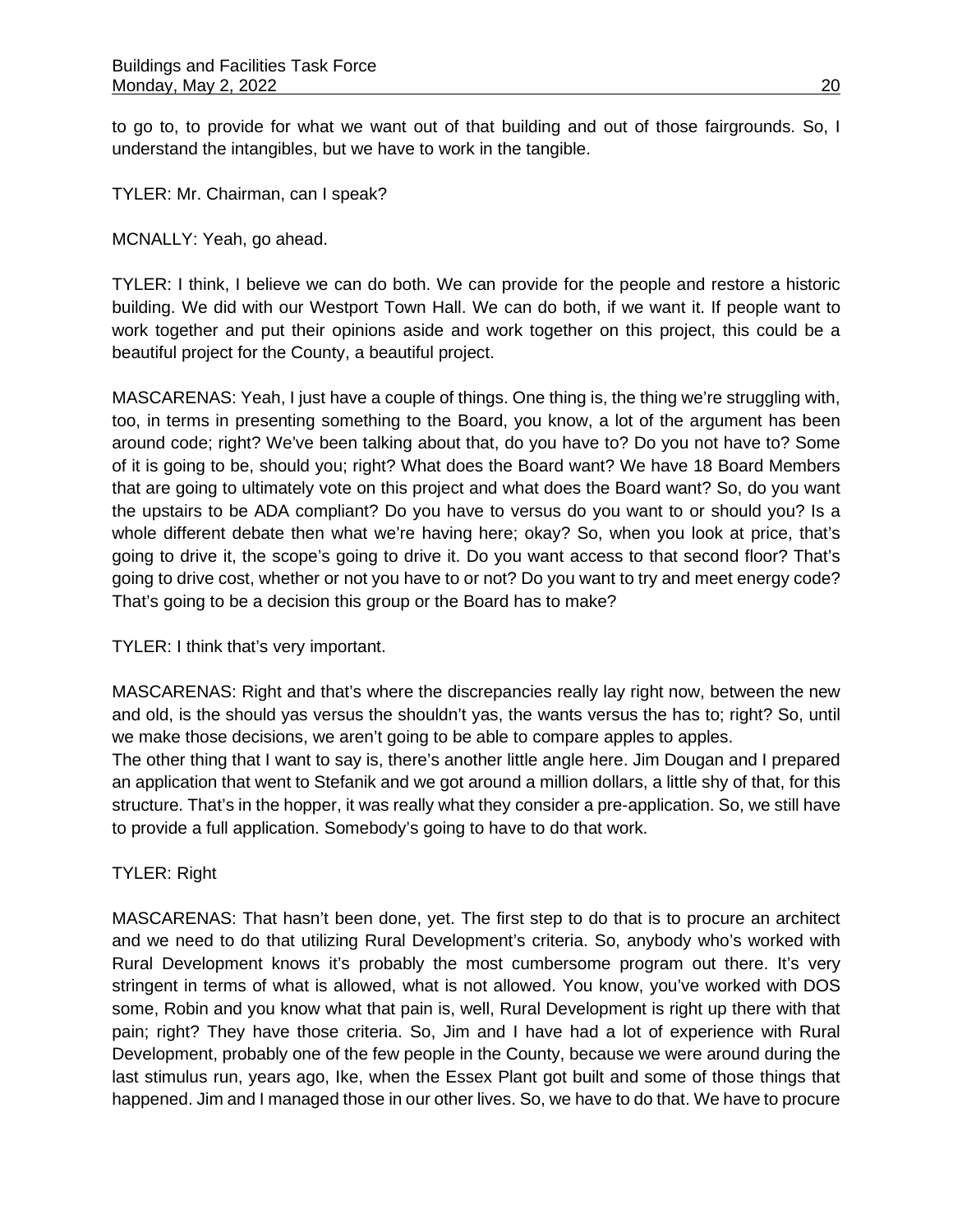an architect. My recommendation would be that we try and get an architect that's worked with Rural Development, it's probably likely not going to happen, but I think we put that in our criteria, in our bid, because getting an architect that has worked with funding streams really matters, it's significant, so that you're not fighting them every inch of the way in terms of meeting the criteria. Anybody who's done any project knows that if you don't have a good, qualified engineer or architect, that your project's going to struggle, because they're not aware of the different requirements of the funding programs. So, we have to do that either way, but whether or not you want to have a scoping session that we can get to a common ground of what we want this structure to be, until you know that, you can't put numbers together, because you're talking about different things.

TYLER: Good idea, Mike, like considering to putting the elevator in, as opposed to a lift. We put a lift in Westport, we saved about \$75,000.00. That's all you need to do, I mean need to do, but if we had an elevator there, it would be used the same amount of time as our lift, about once or twice a year. So, you know, that's go along with the scoping conversation of what you want there to be or what you need there and all that's code stuff and I recommend that we have somebody onboard with that scoping that knows codes, so we're not sitting around the table saying, well, do we need to do this? What do we have to do here? And there's nobody in this room that can do that.

GILLILLAND: I will say that the tenant that you want to put back in there, Cornell University requires ADA compliance for their offices, full ADA compliance.

HUGHES: Just some perspective, potentially, I probably have the oldest town hall in the County, in Essex, 1799, I think is when my Town Hall was built. Ron Jackson, former Supervisor, renovated the second floor. So, just for some perspective, the second floor of town hall, if you've been down there, is a really large area, was renovated, 2019. We do not, we have offices upstairs, Historian, Planning, Codes, Zoning, Town Clerk, we do not have any sprinklers in that building. We do not have any second floor access to that building for handicap, wheelchair, because we couldn't afford it and did not want to put an elevator or a lift out there, it would destroy the exterior character of the building. So, if anybody is an ADA issue, we met with them on the first floor. We have slow burning sheetrock on the second floor. We have self-closing doors on the first floor. So, there are creative ways that we can get around code issues, but there's no wheelchair going on the second floor of this building.

DELORIA: Ken, the codes did change in 2020, just so you know.

HUGHES: And that's a fair statement.

TYLER: They change every day.

HUGHES: Yeah, that's a fair statement, too.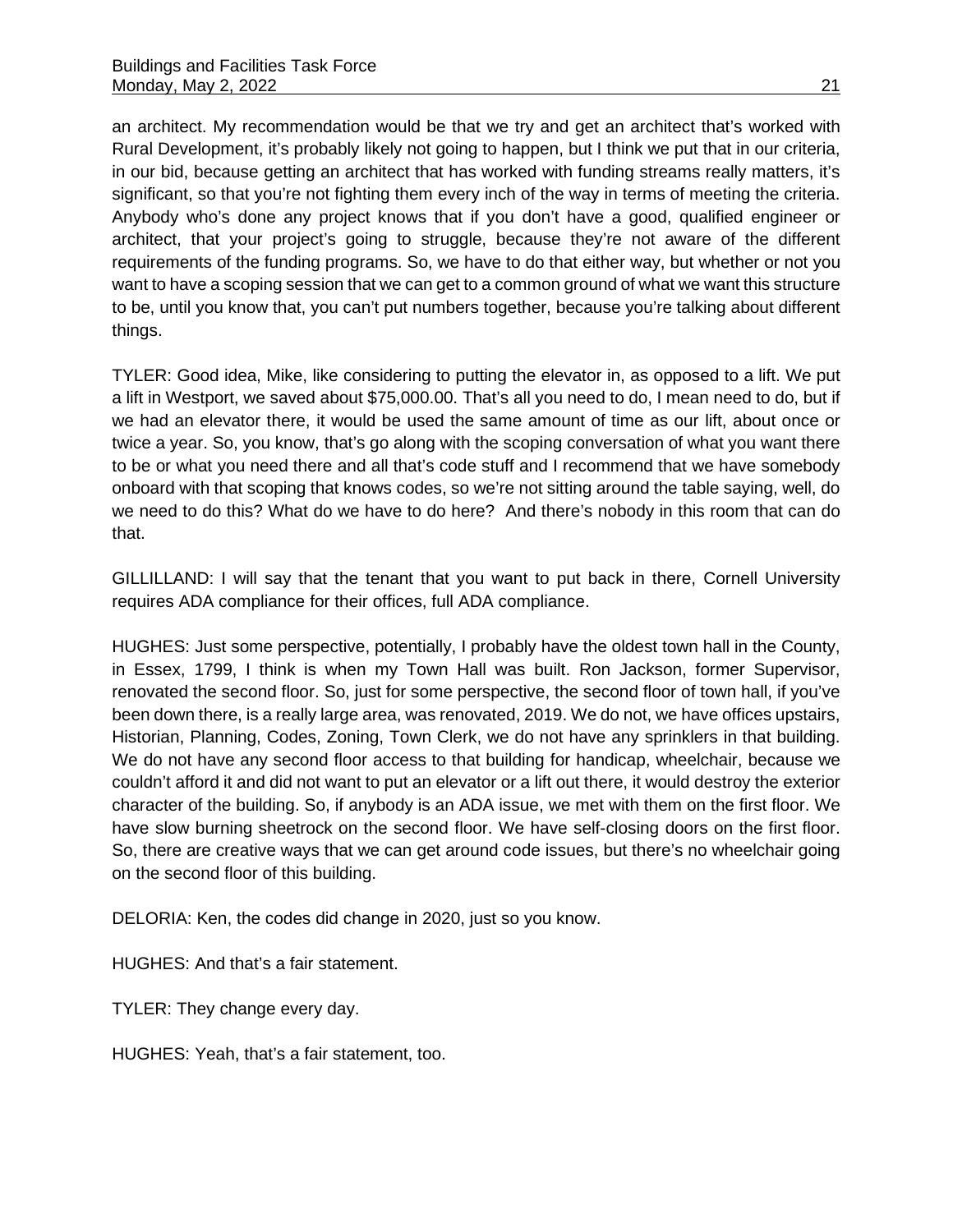DELORIA: You're not going to skirt, you're talking about the insulation and the heating requirements, you're not to skirt that.

HUGHES: Right

DELORIA: Because, even renovations, not just new construction needs to meet the current energy codes.

HUGHES: That's a fair statement.

DELORIA: And I say that, because we renovated a building in Newcomb, we have a code officer and we were required to gut that and fir out the entire building, so that we had 2x6 walls on a structure that was made with 2x4s and that's labor intensive, in order to meet the energy codes. So, you're not going to skirt the energy codes with an old architect, we can do it for this number. It's got to be apples to apples.

TYLER: Right and I will tell you that our 100-year old building is full ADA compliant.

MASCARENAS: It is?

MCNALLY: Okay, so we got to get out of here, but so, do we need a scope before we go out to bid for an architect or how's this going to work?

MASCARENAS: One of two ways, you either define the scope for the architect or you get a preliminary architect here to define scope; right? So, it's really preference, again.

TYLER: I think the right way is something to eat the frog is to just define your scope before you, tell them what we want to, something that Jim's been looking for, for years.

MCNALLY: Because we have Board in a few minutes. So, the next meeting we'll come up with a scope, so bring your ideas on the scope, we can all agree on the scope and then following we can go to Full Board and hire or put an RFP out for an architect. Is that fair?

TYLER: Sounds good to me.

MCNALLY: Alright, anything else? If not, we're adjourned.

# **AS THERE WAS NO FURTHER BUSINESS TO COME BEFORE THIS BUILDING AND FACILITIES, IT WAS ADJOURNED AT 9:52 AM**